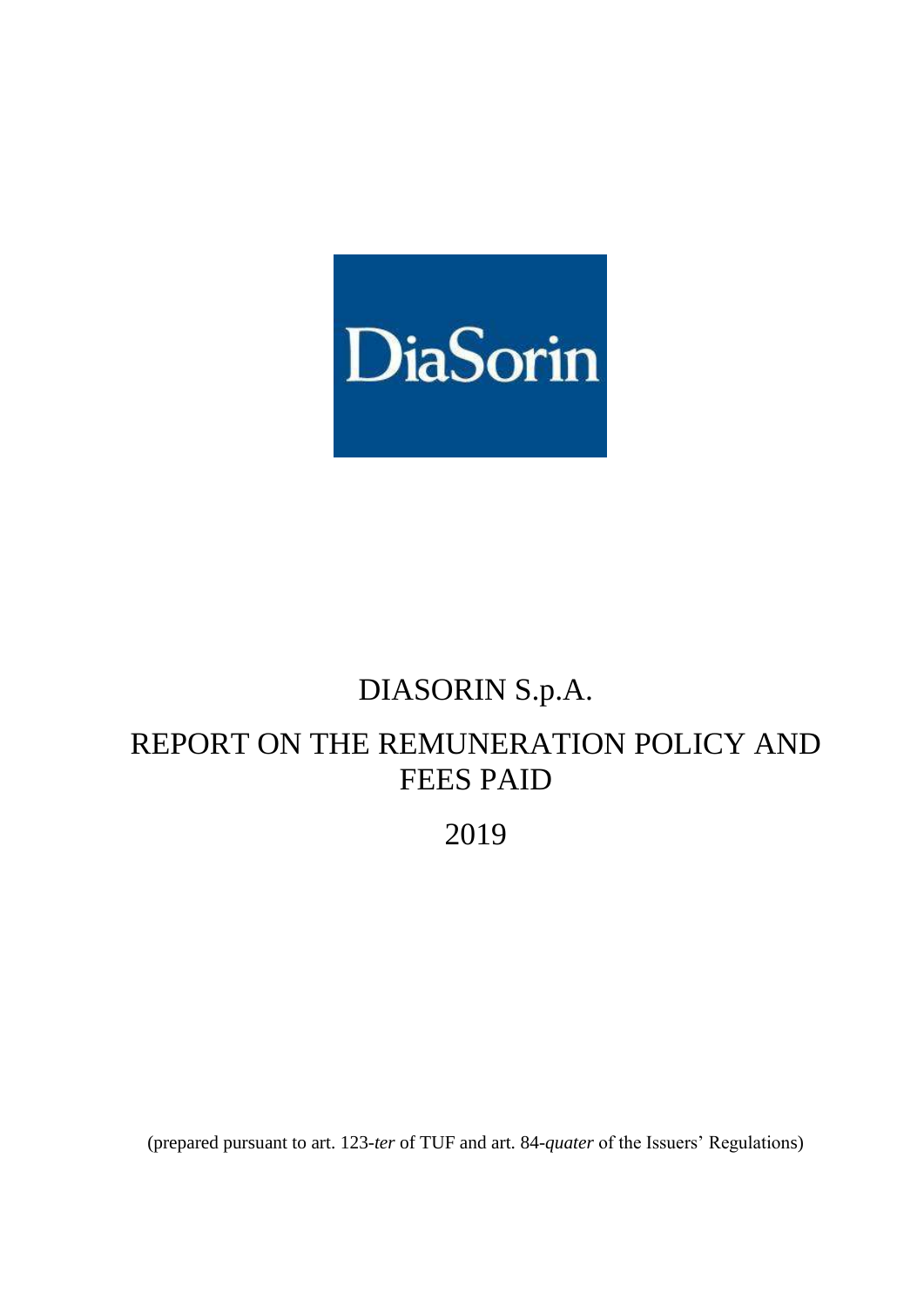# **GLOSSARY**

**Corporate Governance Code**: the Corporate Governance Code of listed companies approved in July 2018 by the Corporate Governance Committee and promoted by Borsa Italiana S.p.A. The Code is available at [www.borsaitaliana.it,](http://www.borsaitaliana.it/) in the section "Borsa Italiana - Rules - Corporate Governance*".*

**Civil Code**: the Italian Civil Code.

**Compensation Committee or Committee:** the Compensation and Nominating Committee.

**Board or Board of Directors**: the Issuer's Board of Directors.

**Legislative Decree 49/2019 or Decree**: the Legislative Decree n. 49 of 10 May 2019 published in the Official Journal n. 134 of 10 June 2019, implementing SHRD II.

**DiaSorin, Issuer or Company**: the company, issuer of the shares, to which the Report refers.

**Executives with Strategic Responsibilities or Strategic Executives:** the persons identified by the Board of Directors who, pursuant to Annex 1 to the Related-Party Regulations, have the power and responsibility, directly or indirectly, for planning, directing and controlling the activities of the Company.

**Reporting year**: 2019 financial year to which this Remuneration Report refers, as defined below.

**Group**: The DiaSorin Group.

**2014 Plan**: the "DiaSorin SpA 2014 Stock Options Plan", approved by the ordinary Shareholders' Meeting of the Company on 23 April 2014.

**2016 Plan**: the "DiaSorin SpA 2016 Stock Options Plan", approved by the ordinary Shareholders' Meeting of the Company on 28 April 2016.

**2017 Plan**: the "DiaSorin S.p.A 2017 Stock Options Plan", approved by the ordinary Shareholders' Meeting of the Company on 27 April 2017.

**2018 Plan**: the "DiaSorin S.p.A 2018 Stock Options Plan", approved by the ordinary Shareholders' Meeting of the Company on 23 April 2018.

**2019 Plan**: the "DiaSorin S.p.A 2019 Stock Options Plan", approved by the ordinary Shareholders' Meeting of the Company on 24 April 2019.

**LTI Plan**: the four-year incentive plan for seven key executives of the DiaSorin Group, including the Strategic Executives, envisaging a stock option plan used for retention (2018 Plan) and a cash bonus.

**Remuneration Policy:** DiaSorin's remuneration policy for Directors, Executives with Strategic Responsibilities and members of the Board of Statutory Auditors, as provided in Section I of the Remuneration Report.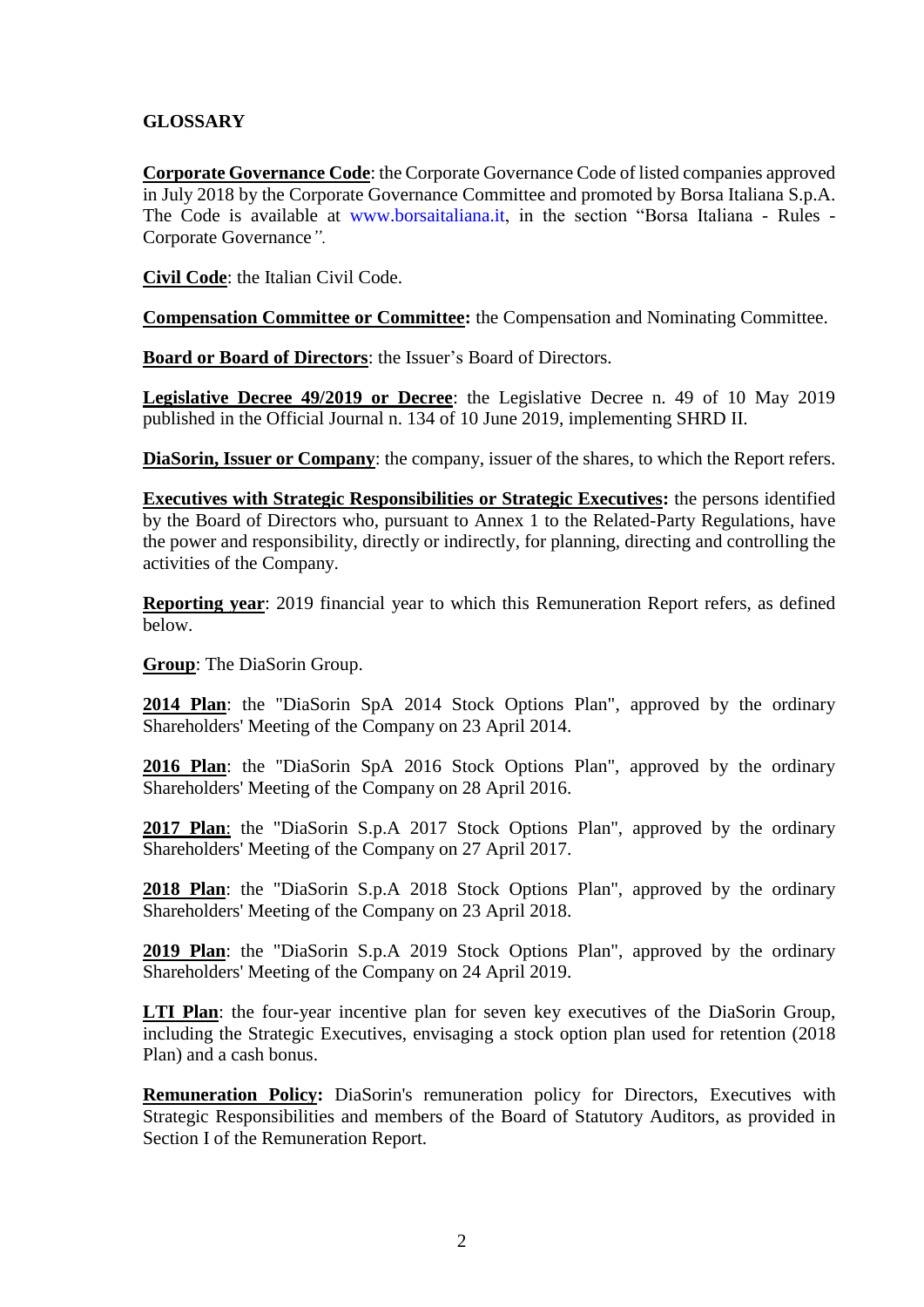**Stock Exchange Regulations:** the Market Regulations organized and managed by Borsa Italiana S.p.A.

**Issuers' Regulations**: the Regulations issued by Consob with resolution no. 11971 of 14 May 1999 on issuers, as later amended.

**Related Parties Regulations**: the Regulations issued by Consob with resolution no. 17221 of March 12, 2010 on related-party transactions, as amended.

**Remuneration Report or Report**: the Report on the Remuneration policy and compensation paid the company is required to prepare pursuant to Article 123-*ter* of TUF.

**SHRD or Directive:** the text of Directive 2007/36/EC relating to the exercise of certain rights of shareholders in listed companies, the so-called *Shareholders' Right Directive*, as amended and integrated by SHRD II.

**SHRD II**: the Directive (EU) 2017/828 of the European Parliament and of the Council of 17 May 2017, which modifies the SHRD as regards the encouragement of long-term shareholder engagement, the so-called *Shareholders' Right Directive* II.

**TUF**: the Legislative Decree of 24 February 1998, n. 58 (Consolidated Finance Act), as subsequently amended.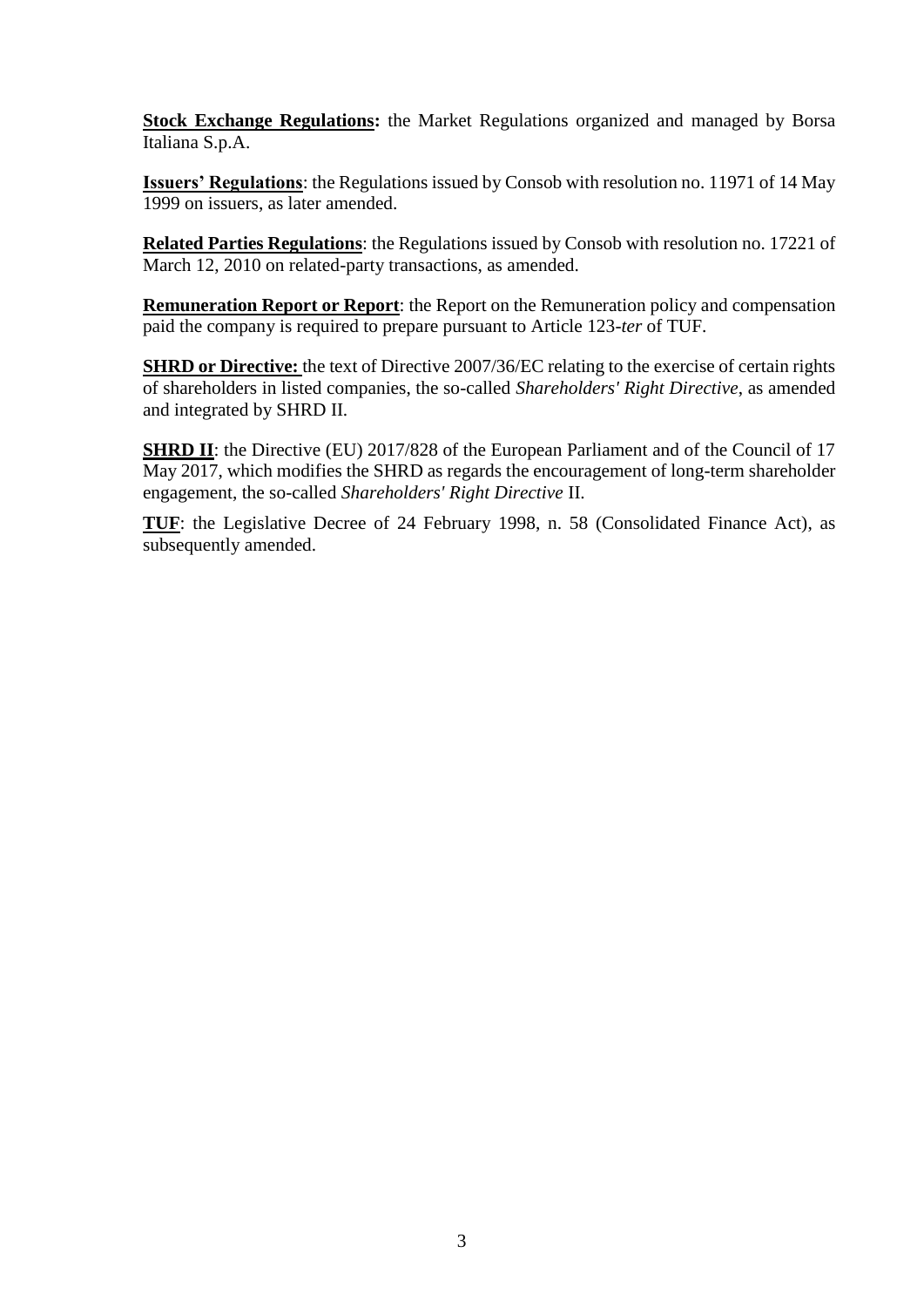This Report on the remuneration policy and compensation paid (the "**Remuneration Report**" or the "**Report**") has been prepared pursuant to art. 123-*ter* of TUF and art. 84-*quater* of the Issuers' Regulations and has been prepared in accordance with Annex 3A, Scheme 7-*bis* and Scheme 7-*ter* of the Issuers' Regulations, as last amended by Legislative Decree 49/2019 ("**Legislative Decree 49/2019**"), implementing Directive (EU) 2017/828 of the European Parliament and of the Council of 17 May 2017 (the so-called *Shareholders' Right Directive II*), which amends Directive 2007/367 EC on the exercise of certain rights of shareholders in listed companies as regards the encouragement of long-term shareholder engagement (the "**Directive**").

The Remuneration Report is divided into the following sections:

- Section I in accordance with articles 123-*ter* of TUF and 9-*bis* of the Directive illustrates the policy of DiaSorin S.p.A (the "**Company**", the "**Issuer**" or "**DiaSorin**") regarding the remuneration of Directors, Executives with Strategic Responsibilities and, without prejudice to art. 2402 of the Italian Civil Code, of the members of the Company's Board of Statutory Auditors, on an annual basis (the "**Remuneration Policy**" ) and the procedures used for the adoption, review and implementation of this policy, including measures to avoid or manage any conflicts of interest;
- Section II, with regard to the remuneration of Company Directors and Statutory Auditors and, in aggregate form, to the remuneration of DiaSorin Executives with Strategic Responsibilities:
	- 1. provides an adequate representation of each components of the remuneration, including payments on leaving office or termination of employment relationship;
	- 2. illustrates analytically the remuneration paid in the year for any reason or in any form by the Company and its subsidiaries, highlighting components of such remuneration that relate to work carried out in previous years and showing also compensation to be paid in one or several subsequent years for activities carried out in the year, indicating where appropriate an estimate for components that may not be quantified in the year to which the report refers.

Section II also contains information relating to interests held in DiaSorin and its subsidiaries by members of corporate boards and other Executives with Strategic Responsibilities, as well as by their spouses (unless legally separated) and minor children, in compliance with article 84-*quater* of the Issuers' Regulations.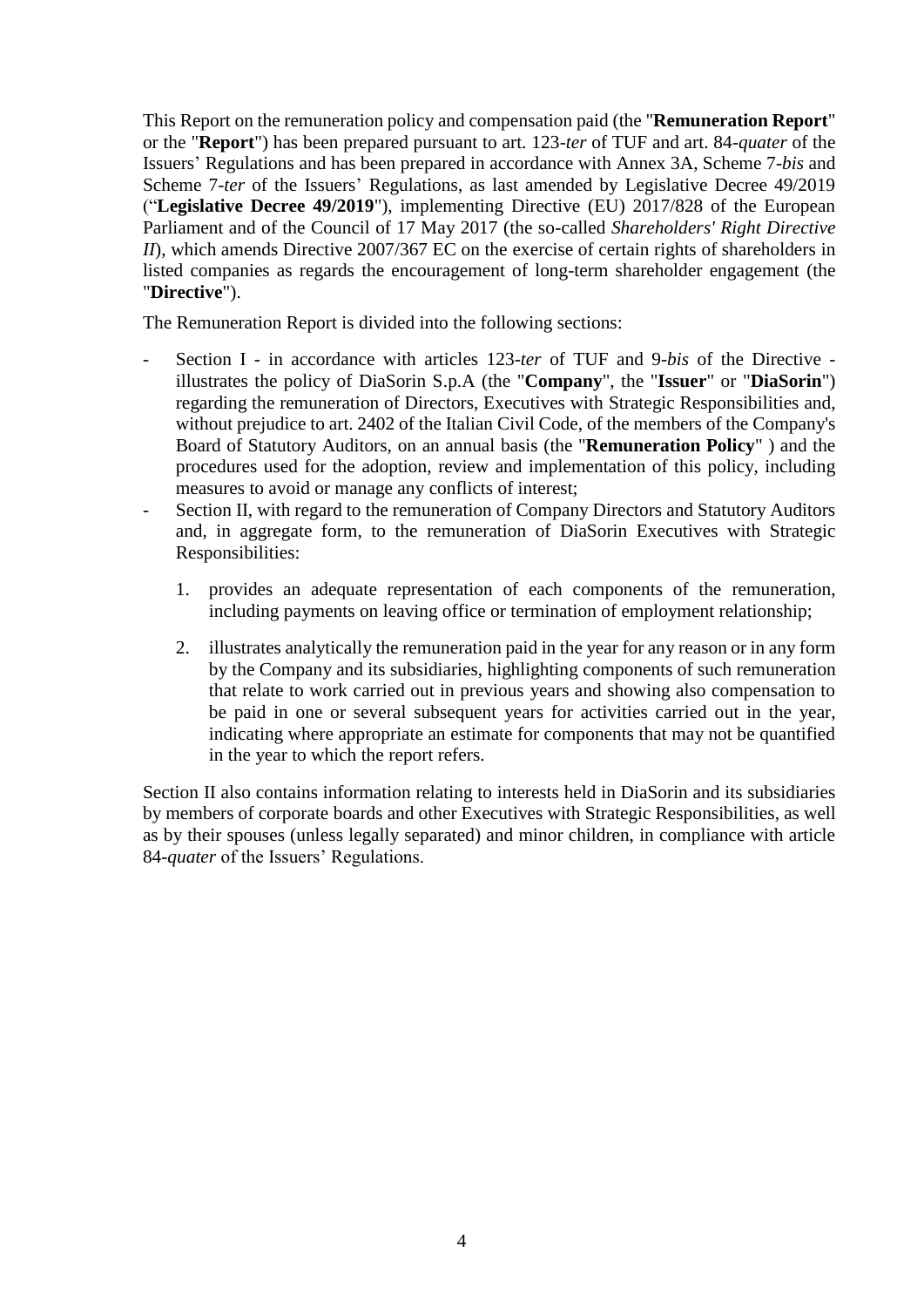### **SECTION I**

#### *The Issuer's Remuneration Policy and related procedures.*

DiaSorin's Remuneration Policy illustrated in this Report is implemented with the support of the Compensation Committee and is based on the principles of meritocracy and fairness. Accordingly, the Policy, methods and compensation tools adopted are clear, fair, easy to communicate and consistent with DiaSorin's organizational culture.

Periodically, or in response to Company dynamics, the Group's Remuneration Policy is benchmarked against the outside market, using comparative analysis.

DiaSorin's current Remuneration Policy is structured by category. Specifically, a different remuneration policy is used for members of the Board of Directors and Strategic Executives and for the members of the Board of Statutory Auditors.

DiaSorin adopts a Remuneration Policy for Strategic Executives - remuneration consisting of a fixed component and a variable component - which provides incentives linked to corporate profitability and Management retention, also through any specific corporate incentive plans which provide the assignment of Stock options and/or other Long-Term Incentive plans.

The Company's Remuneration Policy - and, in particular, the policy on variable components of the Strategic Executives' remuneration - contributes to the corporate strategy, the pursuit of long-term interests and to the Company sustainability.

This contribution is provided through: (i) the pursuit of a loyalty and incentive policy for key Group employees who are recipients of Stock options and/or other Long -Term Incentive plans, through their involvement in the company structure and maintaining their specific skills by sharing the Company's economic results and future development and (ii) a greater and more conscious involvement of the Shareholders who, in addition to the resolutions already within their competence regarding the remuneration (and, specifically, the resolutions pursuant to art. 2364 co. 1 no. 3) of the Civil Code regarding the determination of directors and statutory auditors remuneration, pursuant to art. 2389 of the Italian Civil Code "Directors' compensation" and art. 2402 of the Italian Civil Code regarding the annual remuneration of the Statutory Auditors) are now called upon to cast their binding vote on the Remuneration Policy, as described in Section I of this Report, which defines each of the items that make up the remuneration of Directors and other Executives with Strategic Responsibilities and which has therefore a different and broader content than the resolutions mentioned above.

The Remuneration Policy remains valid for one year.

In accordance with the provisions of the Related-Party Regulations, as implemented in the DiaSorin Procedure for Related-Party Transactions - available on the Company website [www.diasoringroup.com,](http://www.diasorin.com/) in the "Investors / Governance / Governance System" section - the approval of the Remuneration Policy by the Shareholders' Meeting exempts the Company from applying the aforementioned procedure in the resolutions of the Board of Directors regarding the remuneration of Directors and other Executives with Strategic Responsibilities. Provided that:

- (i) the company has adopted a remuneration policy approved by the Shareholders' Meeting;
- (ii) a committee made up exclusively of mostly independent non-executive directors or directors was involved in defining the remuneration policy;
- (iii) the remuneration is identified in accordance with this policy and quantified on the basis of criteria that do not involve discretionary assessments.

It should be noted that the Remuneration Policy, compared to the Remuneration Policy approved by DiaSorin Shareholders' Meeting on 24 April 2019, has been amended in order to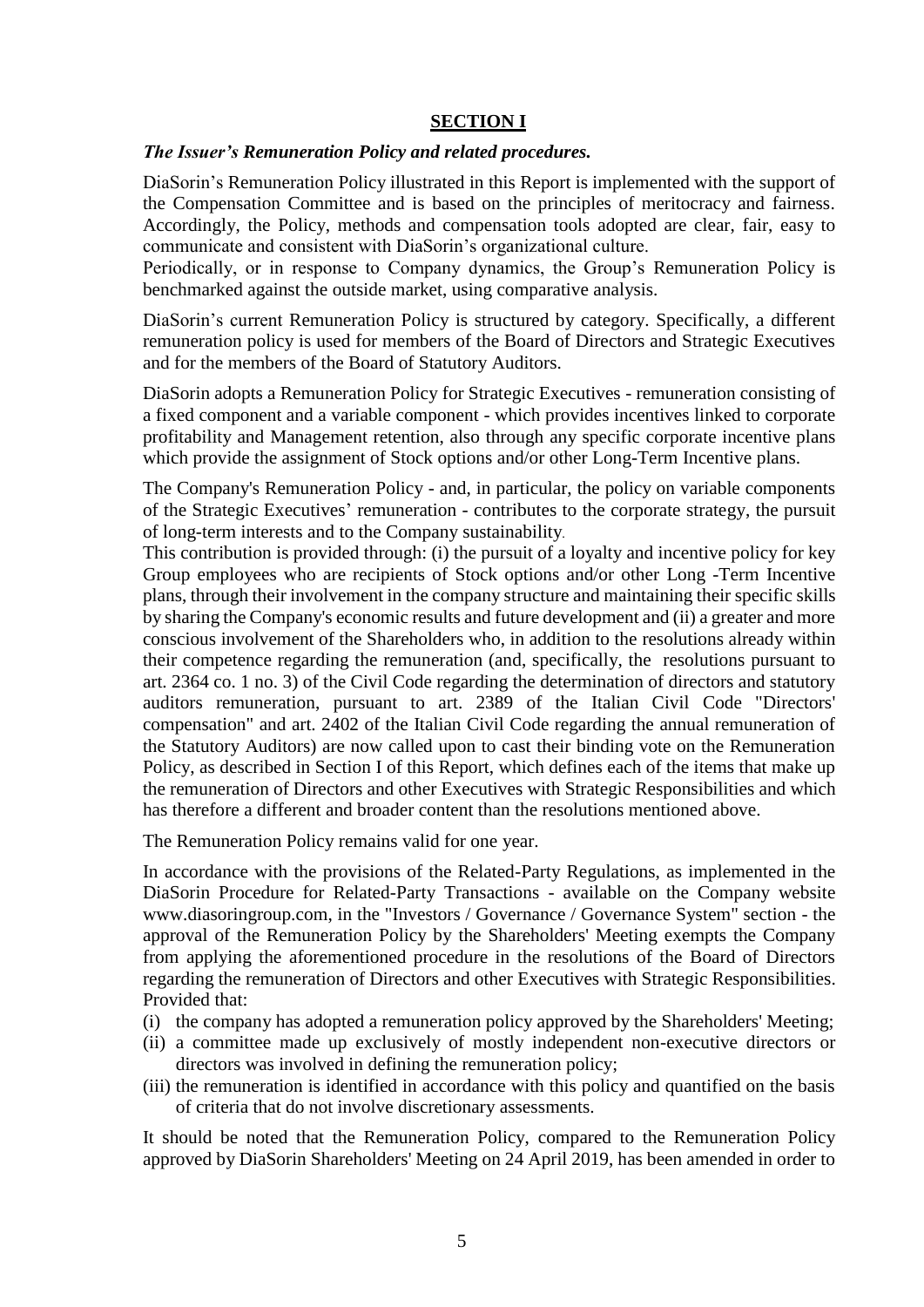include the regulatory changes pursuant to Legislative Decree 49/2019 implementing the Directive.

# *Corporate bodies or parties involved in the drafting, approval and review, if any, of the Remuneration Policy, specifying their respective roles, and corporate bodies or parties responsible for the proper implementation of the policy*

The main parties and corporate bodies involved in the drafting, approval and review of the Remuneration Policy are the Board of Directors, the Compensation Committee and the Shareholders' Meeting.

# *The Board of Directors*

The Board of Directors:

- appoints among its members a Compensation Committee;
- defines the Remuneration Policy upon proposal of the Compensation Committee and approves the Report on Remuneration, pursuant to article 123-ter, TUF, and article 84 *quater* of the Issuers' Regulations;
- consistently with the Remuneration Policy, it determines the remuneration of Directors who perform special tasks, after receiving the opinion of the Board of Statutory Auditors and upon proposal of the Compensation Committee, within the total amount resolved by the Meeting pursuant to article 2389, comma 3, of the Italian Civil Code;
- drafts possible stock option plans and share-based benefit plans for Directors, employees and associates, including Executives with Strategic Responsibilities, submits them to the approval of the Shareholders' Meeting pursuant to article 114-bis, TUF, and oversees their implementation.

# *Compensation Committee*

The Issuer's Board of Directors, consistent with the provision of the Stock Exchange Regulations and the Corporate Governance Code, established an internal Compensation Committee.

As of April 24, 2019, following the renewal of the corporate bodies, the functions of the Compensation Committee and the Nominating Committee have been merged into a single committee, through the "Compensation and Nominating Committee" (the **"Compensation Committee** "or the" **Committee** ").

The Committee, made up of non-executive Directors, mostly independent, with the Chairman chosen from among the independent ones, has the task, in the matter of Remuneration Policy, of:

- submitting to the Board of Directors proposals, concerning the remuneration of the Chief Executive Officer and all other Directors who perform special tasks, and monitoring the proper implementation of approved resolutions;
- submitting to the Board of Directors general recommendations concerning the compensation of DiaSorin Group Executives with Strategic Responsibilities, taking into account the information and indications provided by the Chief Executive Officer, and assessing on a regular basis the criteria adopted to determine the compensation of the abovementioned executives.

The Compensation Committee is expected to participate in defining any future stock option plans or other Long-Term Incentive plans that may be later approved by the Issuer's relevant corporate bodies.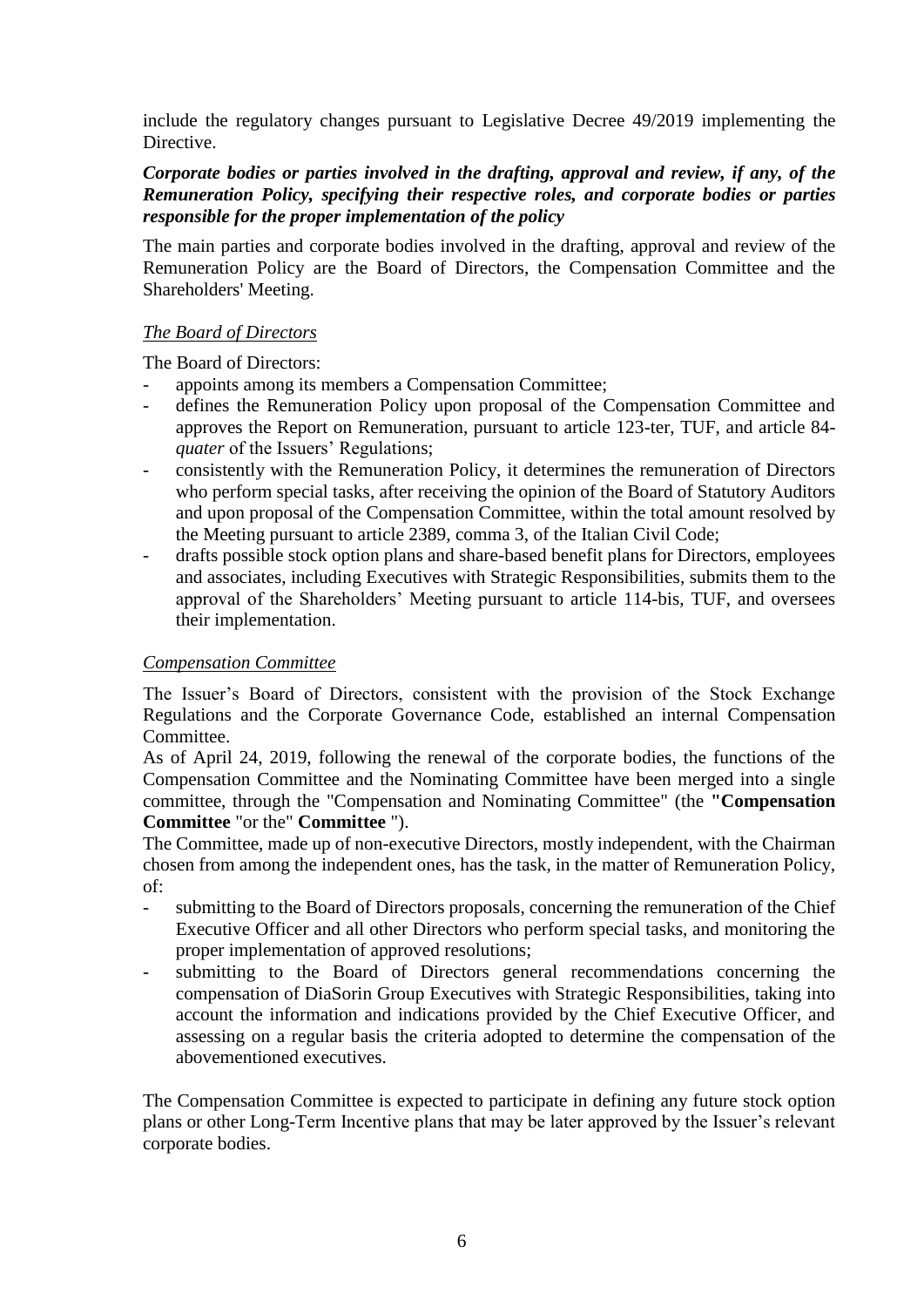The Compensation Committee submits proposals to the Board of Directors (or to the Chief Executive Officer) as to the definition and review of the remuneration policy concerning Executive Directors and other Directors who perform special tasks and Executives with Strategic Responsibilities in addition to the setting of performance objectives related to the variable component of such remuneration verifying, in particular, the actual achievement of performance objectives;

The Compensation Committee assesses periodically the adequacy, overall consistency and application of the Remuneration Policy for Executive Directors and other Directors who perform special tasks and Executives with Strategic Responsibilities and exercises the functions indicated in the subsequent paragraphs of this Report.

The Compensation Committee in office until April 24, 2019 was composed of the following Directors: Giuseppe Alessandria (Independent Director) who served as Chairman, Roberta Somati (Independent Director) and Michele Denegri (non-executive Director);the Compensation Committee in office from April 24, 2019 is composed of the following Directors: Giuseppe Alessandria (Independent Director) who serves as Chairman, Elisa Corghi (Independent Director) and Michele Denegri (non-executive Director). Further details about members and functions of the Compensation Committee are provided in the "Report on Corporate Governance and the Company's Ownership Structure" pursuant to Article 123-*bis*  TUF and yearly published by the Company on the website www.diasoringroup.com (Section "Governance/Governance Documents").

In order to avoid or manage potential conflicts of interest, the Strategic Executives who are also members of the Board of Directors (and, in particular, Mr. Rosa and Mr. Even) abstain from voting on resolutions concerning their remuneration.

As anticipated above, the competence for the implementation of the Remuneration Policy rests with the Board of Directors, with the power to delegate the Chairman of the Board of Directors or the Company CEO pro tempore in office, subject to the involvement of the Remuneration Committee, in the cases provided by the policy itself, and by the Lead Independent Director in the executive acts.

### *Shareholders' Meeting*

1

With regard to remuneration, the Shareholders' Meeting:

- determines the overall compensation of the members of the Board of Directors and the Board of Statutory Auditors pursuant to article 2364, paragraph 1, n. 3, and where appropriate of article 2389, paragraph 3, of the Italian Civil Code, and of article 16 of the Bylaws;
- expresses (i) a binding vote on Section I of the Report with the frequency required by the Remuneration Policy (i.e. on annual basis) and in any case of amendments to the policy<sup>1</sup> changes and (ii) a non-binding vote on Section II of the Report, annually.

Temporary deviation from the Remuneration Policy approved by the Shareholders' Meeting is allowed only in exceptional circumstances, i.e. when the exception to the Remuneration Policy is necessary for the pursuit of the long-term interests and the Company sustainability, as a whole, or to ensure its ability to be on the market. On this point, please refer to the

<sup>&</sup>lt;sup>1</sup>It is understood that the vote of the Shareholders is required on changes to the Remuneration Policy that are not merely formal or editorial clarifications.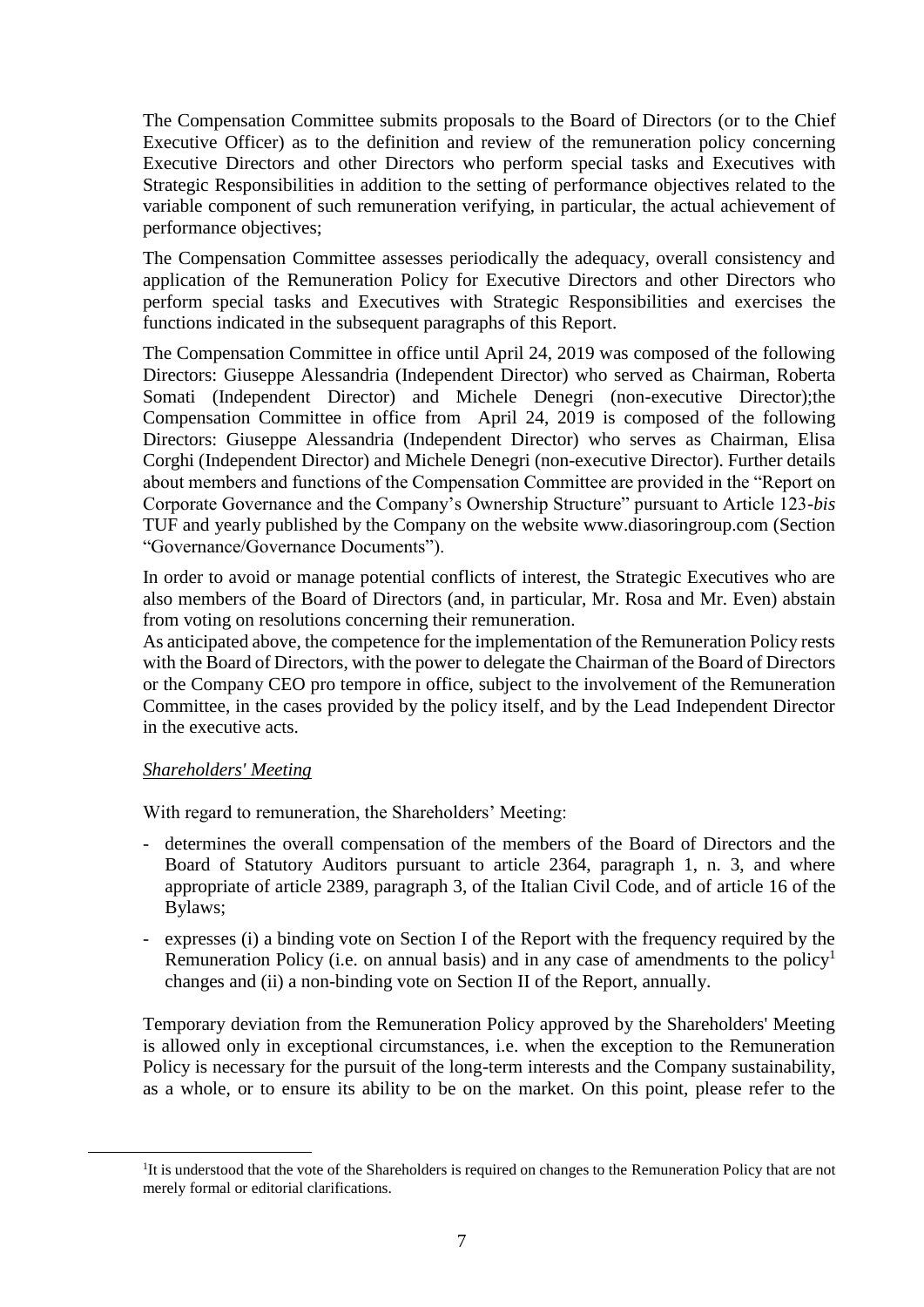following paragraph "*Elements of the policy that can be waived in exceptional circumstances*" of this Section I.

If the Shareholders 'Meeting does not approve the Remuneration Policy, the Company will be required to pay the remunerations in accordance with the most recent Remuneration Policy approved by the Shareholders' Meeting or, failing that, in accordance with current practices. On the occasion of the next Shareholders 'Meeting to approve the financial statements, the Company will have to submit a new Remuneration Policy to the Shareholders' vote.

## *Remuneration of the members of the Board of Directors*

Pursuant to Article 16 of the Bylaws, Directors are entitled to be reimbursed for expenses incurred in connection with their office. In addition, they are provided with an annual remuneration approved by the Ordinary Shareholders' Meeting that elects them.

The Shareholders' Meeting may set a total amount as remuneration for all of the Directors, except for those who have been delegated to perform operational functions, whose remuneration is determined by the Board of Directors with the input of the Board of Statutory Auditor. Alternatively, the Shareholders' Meeting may exercise its right to set a total amount as remuneration for all of the Directors, including those entrusted with special tasks.

The fee awarded by the Shareholders' Meeting to the Board of Directors for its term of office as a cumulative amount is allocated by the Board of Directors, based on the input of the relevant internal consultative bodies, taking into accounts the functions performed and the posts held, and covers only the fixed compensation component for the different posts held during the term of office.

These amounts do not apply to any special tasks assigned pursuant to Article 2389, Section 2, of the Italian Civil Code.

The Chairman and the Deputy Chairman receive a specific compensation based on the position held.

Independent Directors who serve as Chairman or member of the Compensation Committee, the Control, Risks and Sustainability Committee and Related-Party Committee receive a further compensation in addition to the Director remuneration.

There is no variable bonus system or stock option plan for Directors.

Moreover, when a Director is also a Company executive, DiaSorin will pay no fee for serving on the Board of Directors and such post will be granted and accepted without compensation.

# *Remuneration of the members of control bodies*

Pursuant to art. 2402 of the Italian Civil Code, the remuneration of the members of the Board of Statutory Auditors is determined by the Shareholders' Meeting at the time of appointment for the entire duration of their office on a fixed annual basis. The Statutory Auditors are also entitled to reimbursement of expenses incurred in the course of their duties.

In view of the Shareholders' Meeting of April 24, 2019, the outgoing Board did not send any further information on the quantification of the commitment required to carry out their task.

# *Compensation of General Managers and other Executives with Strategic Responsibilities.*

The Remuneration Policy of Strategic Executives – including the General Manager- develops the "pay for performance" principle and it is aimed at achieving an optimum convergence of the value received by Strategic Executives and the market value with the interests of the Company and its Shareholders. This policy is based on an in-depth assessment performed by the Compensation Committee, based on a constant benchmarking analysis on the remuneration of Strategic Executives.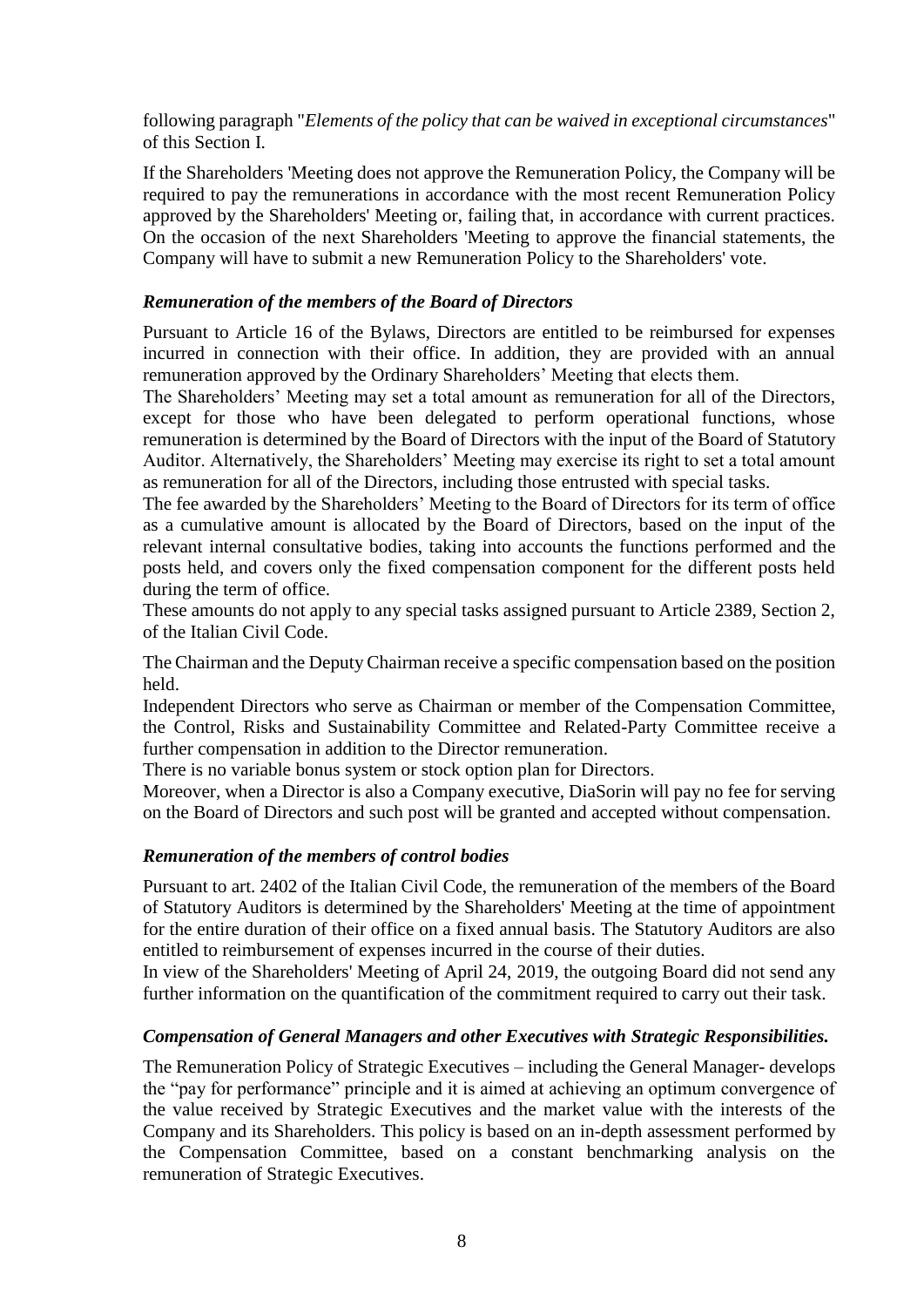The gross annual remuneration includes a fixed portion, which is based on the post held, the level of personal competencies and the assigned responsibilities and subject to reviews in order to properly implement any adjustments due to changes in responsibilities or mandates, at Group level, and an important variable portion (Variable Incentive or Target Bonus) tied to operating performance, which is a key objective in terms of the value creation task assigned to Strategic Executives.

The proportion between the variable component (excluding the fair value of equity compensation) and the gross annual remuneration, net of any increases required by law, is equal to 50%.

The Target Bonus representing the variable portion of the annual compensation is paid in a lump sum, usually in March, after the Board of Directors has approved the actual operating results for the previous year, as certified and approved by the relevant corporate and auditing functions.

Since 2019, following a market analysis concerning Long Term Incentive systems, a fouryear 2019-2022 plan ("**LTI Plan**") has been implemented in favor of seven key executives, including the Strategic Executives. The LTI Plan has been adopted, consistently with the guiding principles of the Company's Remuneration Policy (as described in this Section of the Report) defining incentive plans for the DiaSorin Group's key executives, with the aim of their retention, as well as rewarding the achievement of important medium/long-term business targets in accordance with the DiaSorin Group growth strategy.

The LTI Plan envisages a stock option plan used for retention (the 2018 Plan, as described in Section II, Third Part of the Report) and a target cash bonus (totaling Euro 7.000.000,00 gross) tied to the achievement of a specific objective, which is determined as the sum of the Group's EBIT for the years 2019-2020-2021-2022 in relation to the sum of the Group's target EBIT for each of said years.

In line with the Company policy concerning variable compensation of its Manager, the cash bonus may vary based on the level of achievement of the target objective, up to a maximum of + 30% and with a minimum access threshold set at 95% of the target objective. If at least 95% of the target objective is met, the Target Bonus is cut in half; below 95% of the target objective, the target bonus shall not be paid out and between 95% and 100% the target bonus shall be adjusted proportionally. Between 100% and 115% the target bonus is increased by twice the percentage corresponding to the growth in the target objective.

Upon achieving the target objective, the cash bonus shall be paid to each beneficiary by the end of April 2023, following the approval of the 2022 consolidated financial statements by the Company Board of Directors. The LTI Plan is governed by a specific regulation, which provides, among others, conditions for the loss of beneficiary status, similar to those of the stock option plans regulations, in cases of termination of employment relationship, which could lead to the loss of the right to the payment of the cash bonus or to receive a pro-rated target bonus.

Strategic Executives are beneficiaries of the Company's stock option plans, which are designed to retain these Executives and reward them based on the increase in the Company's value (in terms of value of DiaSorin stock price on the market), defining a vesting period for the options granted.

Currently available Stock Option Plans are: 2016 Plan, 2017 Plan, 2018 Plan and 2019 Plan. The 2014 Plan ended in November 2019. Further details are disclosed in Section II, Part III of this Report and in the Information Memoranda posted on the Company website www.diasoringroup.com (Section "Governance/Information for Shareholders/Stock Options Plans").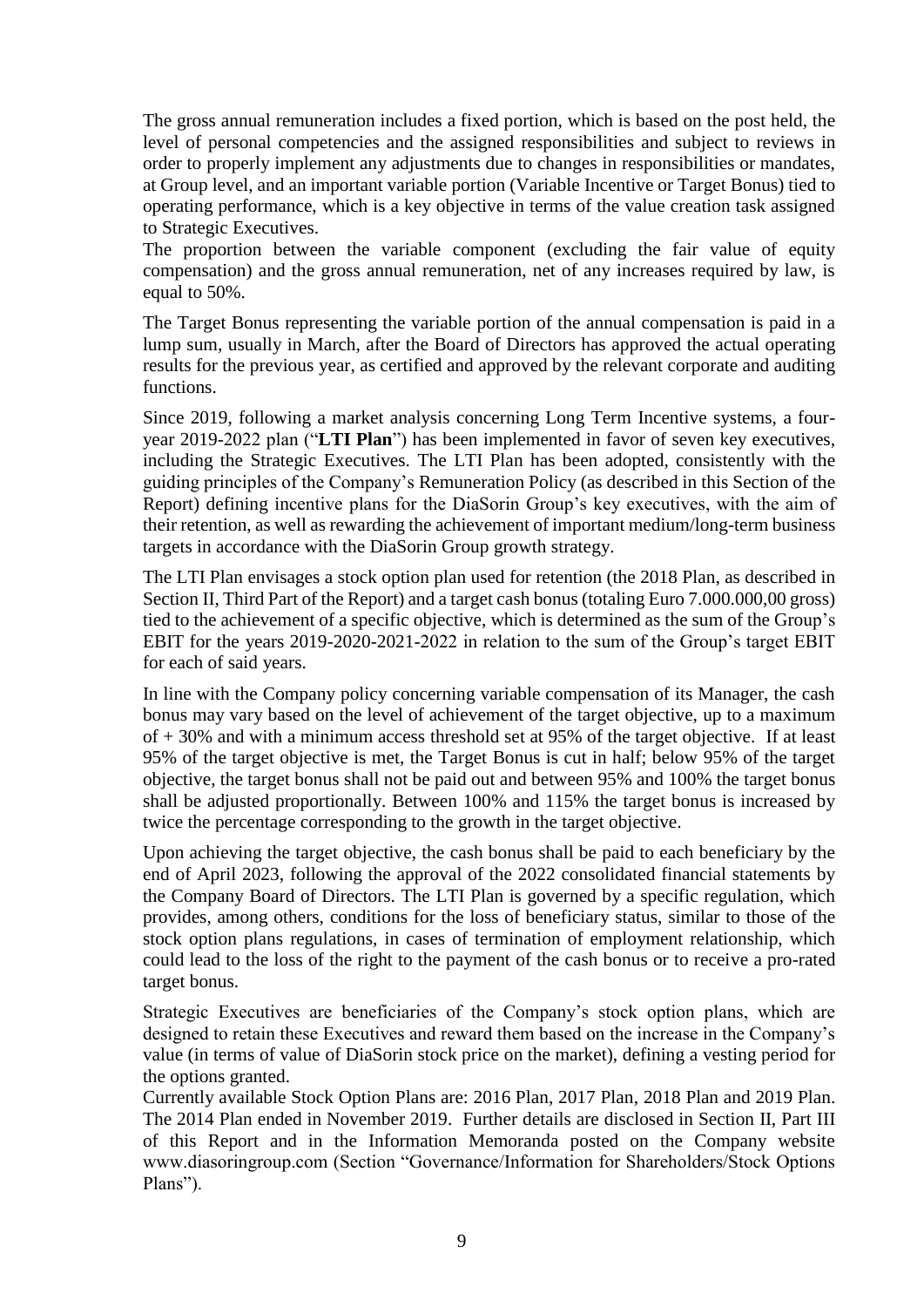Exercise of options does not require the attainment of performance targets; therefore, no procedure is envisaged for the review of the plans in relation to possible variations in the basic target.

The principles steering the above described Remuneration Policy for the Strategic Executives apply both to the Company and, if necessary, to similar key figures of major companies belonging to DiaSorin Group.

# *Benchmarking against the reference market for the remuneration of the General Manager and Director with Executive Duties*

In addition to the abovementioned principles of fairness and meritocracy, DiaSorin uses a market compensation analysis, with the aim of verifying the standing of its Strategic Executives, including the General Manager.

Finally, the Company provided the General Manager and the Chief Commercial Officer with a stability commitment aimed at extending the protection available to Executives under the National Collective Bargaining Agreement for Executives in the event that, for reasons other than just cause, the employment relationship is terminated due to serious fault by the Company or objective hardship caused by major organizational changes, with or without change in the Company's reference shareholder (see **Section II** of this Report).

# *Procedure to manage the variable portion of the annual remuneration of the General Manager and Strategic Executives*

In 2019, the objective parameter used to determine the variable portion of the remuneration (Target Bonus) of the General Manager and the Chief Commercial Officer, who serve also as Directors, as well as of the other Strategic Executives, was the EBIT amount in the budget approved by the Board of Directors.

The amount of the variable bonus for achieving 100% of budgeted EBIT is equal to 50% of the fixed portion of the annual compensation.

The variable bonus can vary based on how actual results diverge from the budget: up to a maximum of 30% for actual results that are equal to or exceed the EBIT budget target by 15% or more (the percentage increase of the bonus is directly related to EBIT-multiple two compared to any exceeding of target parameter).

If actual EBIT are lower than the budgeted target, the target bonus is cut in half if actual EBIT are equal to 95% of budgeted EBIT and is completely eliminated if the actual EBIT amount is less than 95% of budgeted EBIT.

For actual amounts that fall between 95% and 100% of budgeted EBIT, the target bonus is reduced proportionately.

The variable bonus is paid to the General Manager and Strategic Executives in a lump sum, also on the basis of the final results certified by the competent corporate and audit functions and approved by the Board of Directors.

The variable bonus paid to the General Manager and Strategic Executives is submitted to the Compensation Committee, which, annually, adjusts the EBIT result from (active or passive) extraordinary items, assuming the total amount of Euro 500,000.00 as significant threshold.

The procedure for the management of the variable portion of the annual remuneration allows the Company and its subsidiaries to reclaim, in whole or in part, the variable components of the remuneration that was paid (or to hold deferred payments), as determined on the basis of data which subsequently proved to be manifestly misstated.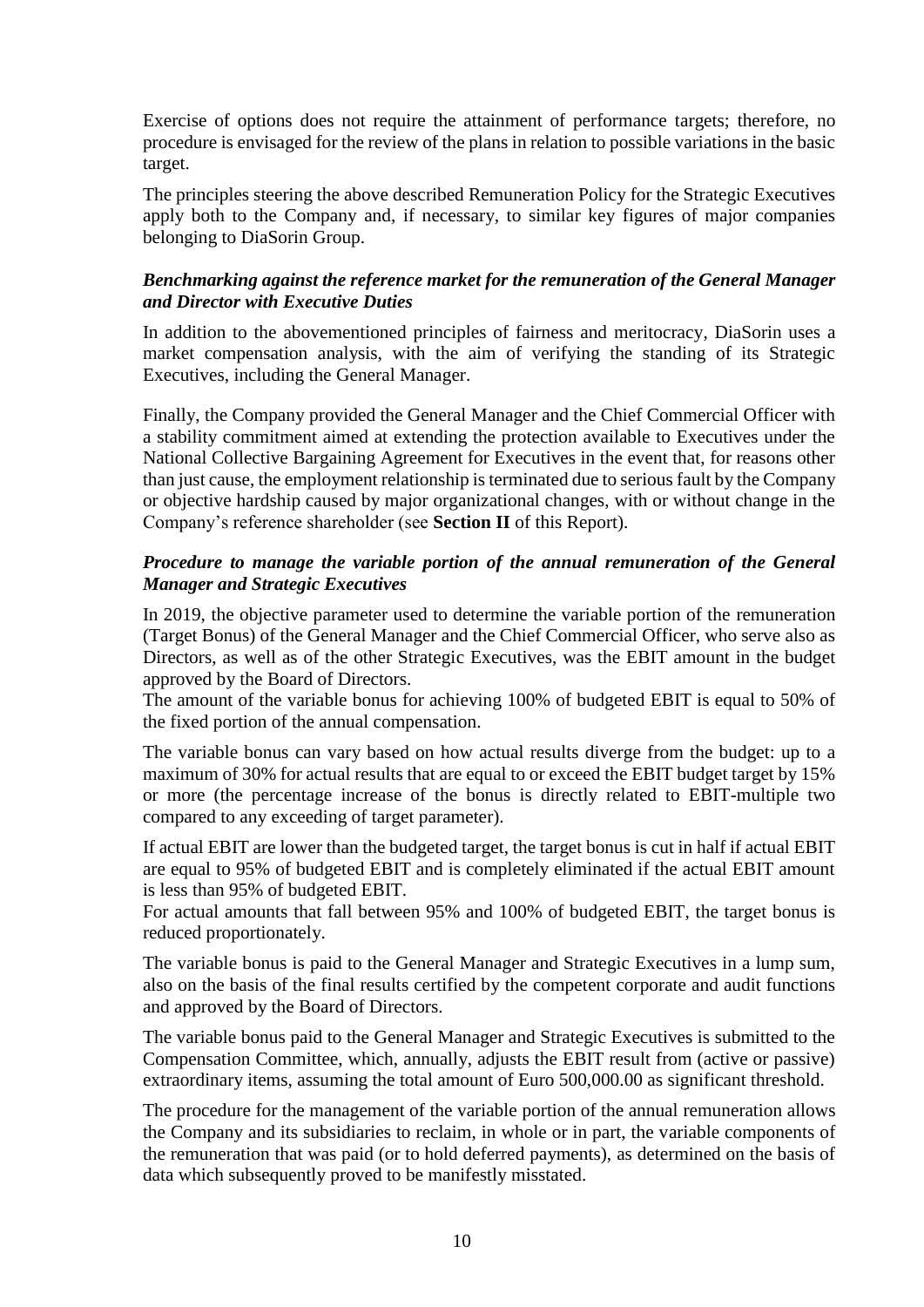The variable component of remuneration is linked both to financial performance objectives and to business objectives related to strategic projects.

# *Fringe benefits*

Pursuant to the policy adopted by the Issuer for fringe benefits<sup>2</sup>, the award of such benefits to Strategic Executives, including the two Executives who serve on the Board of Directors, is consistent with the relevant Company procedure or the reference national collective bargaining agreement. Specifically, regarding the company car, the policy currently in effect at DiaSorin calls for the use of a company car of the "*Direttori*" class.

No insurance, retirement or pension benefits, other than those required pursuant to law, collective and supplementary agreements, are provided to any Strategic Executive.

# *Severance indemnity*

The Remuneration Policy provides that payments made on leaving office or termination of the employment relationship are regulated under the existing contractual relations with Executive Directors and other Executives with Strategic Responsibilities.

The Issuer executed agreements pursuant to Article 123-*bis*, Section 1, Letter i), of TUF with the Issuer and (i) its General Manager, Carlo Rosa (who is a Company employee and serves also as its Chief Executive Officer), (ii) Chen M. Even, who serves as a Director and qualifies as an Executive with Strategic Responsibilities pursuant to Annex 1 of the Related-Party Regulations and (iii) Piergiorgio Pedron, who serves as Executive with Strategic Responsibilities, pursuant to Annex 1 of the Related-Party Regulations, and as Senior Corporate V.P. & Chief Financial Officer.

Specifically, these three above mentioned agreements provide for the payment of a predetermined termination benefit to the abovementioned Executives with Strategic Responsibilities and their duration is not predetermined.

The criteria for determining the benefit payable to Mr. Carlo Rosa, in his capacity as General Manager, was defined by the Board of Directors, upon a recommendation by the Compensation Committee, as an amount variable between wages for 24 months, in the event of termination without cause by the Company of the employment contract executed in accordance with the applicable national collective bargaining agreement, and wages for up to 36 months, in the event of a split in the post of General Manager from Chief Executive Officer, or a change in the Company's share capital ownership (as per Article 93 of TUF), repeated violations of the employment contract by the Company or if the employment contract is terminated due a material change in the employee's job description, absent the consent of both parties.

For Mr. Chen M. Even the benefit of wages for 24 months will be due in the event of Mr. Even's resignation or firing without cause, in the event of repeated violations of the employment contract by the Company or a material change in the employee's job description, absent the consent of both parties, or if the employment contract is terminated in the event of a change in the Company's reference shareholders, pursuant to Article 93 of TUF.

For Mr. Piergiorgio Pedron the benefit of wages for 24 months will be due, except for just cause of termination, in case of termination of the employment contract in the event of a change in the Company's reference shareholders, pursuant to Article 93 of TUF.

1

<sup>2</sup>Excluding stock options.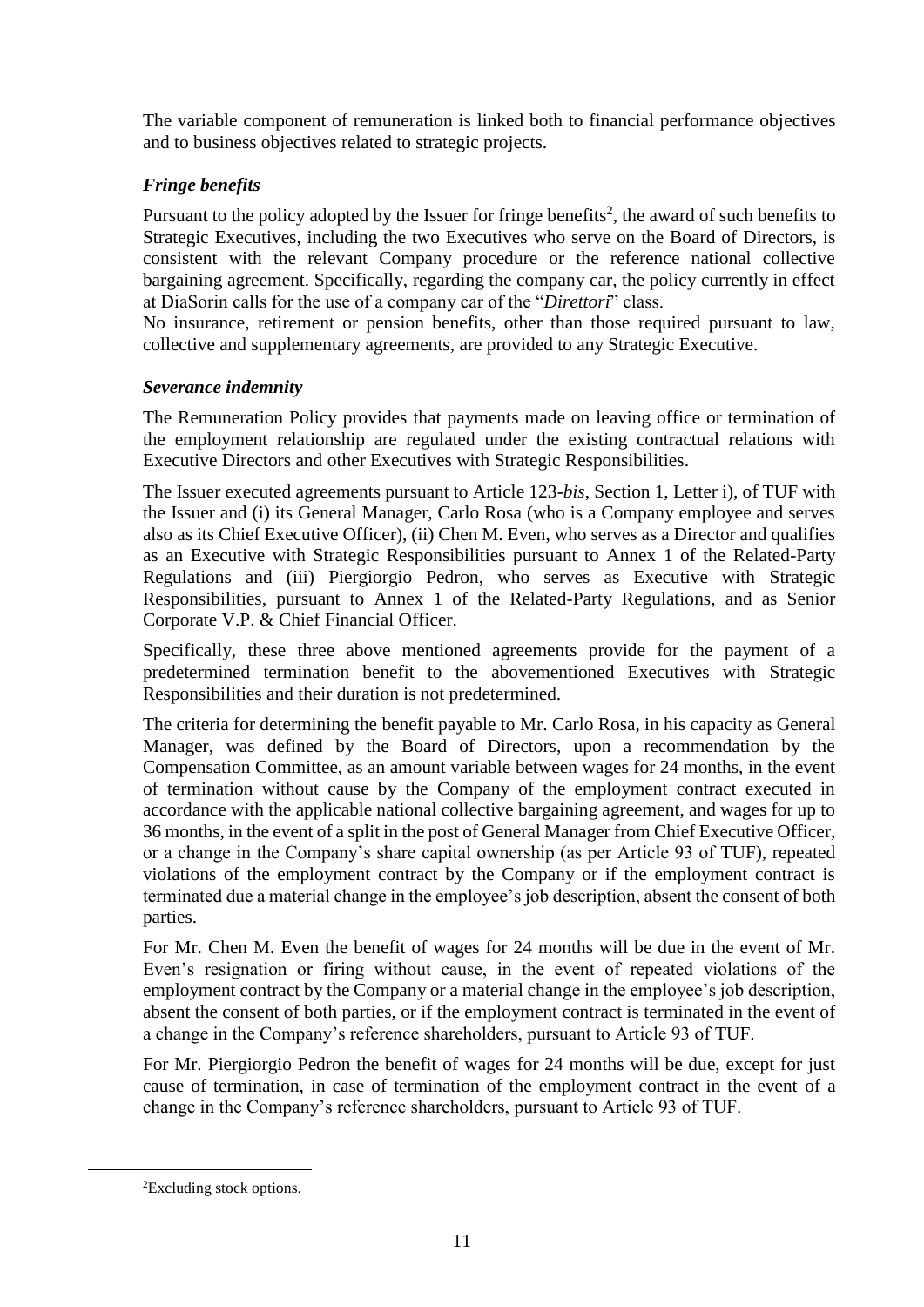Effects of the termination of the relationship on the rights assigned within the scope of the share-based incentive plans or cash payouts are governed by the stock option plan regulation applicable in the present case and by the LTI Plan regulation. Further details are provided in the Third Part of Section II of the Report.

There are no agreements that provide for compensation for non-competition commitments.

## *Elements of the remuneration policy that may be derogated in exceptional circumstances*

In exceptional circumstances, the Company may derogate from the following elements of the Remuneration Policy:

- assignment of one-off monetary rewards;
- assignment of allowances;
- change in the ratio between fixed and variable remuneration.

It should be noted that "*exceptional circumstances*" means those situations in which the derogation from the Remuneration Policy is necessary for the pursuit of long-term interests and the Company sustainability as a whole or to ensure its ability to remain on the market, such as by way of example and not limited to (i) the occurrence, at national or international level, of extraordinary and unforeseeable events, concerning the Company or the sectors and/or markets in which it operates, which significantly affect the results of the Company (ii) substantial changes in the organization of the business activity, both of an objective nature (such as extraordinary operations, mergers, disposals, etc.), and of a subjective nature, such as changes in the Top Management structure.

The exceptions will be subject to the prior examination of the Compensation Committee and subject to the application of the discipline envisaged by the Procedure for Related-Party Transactions.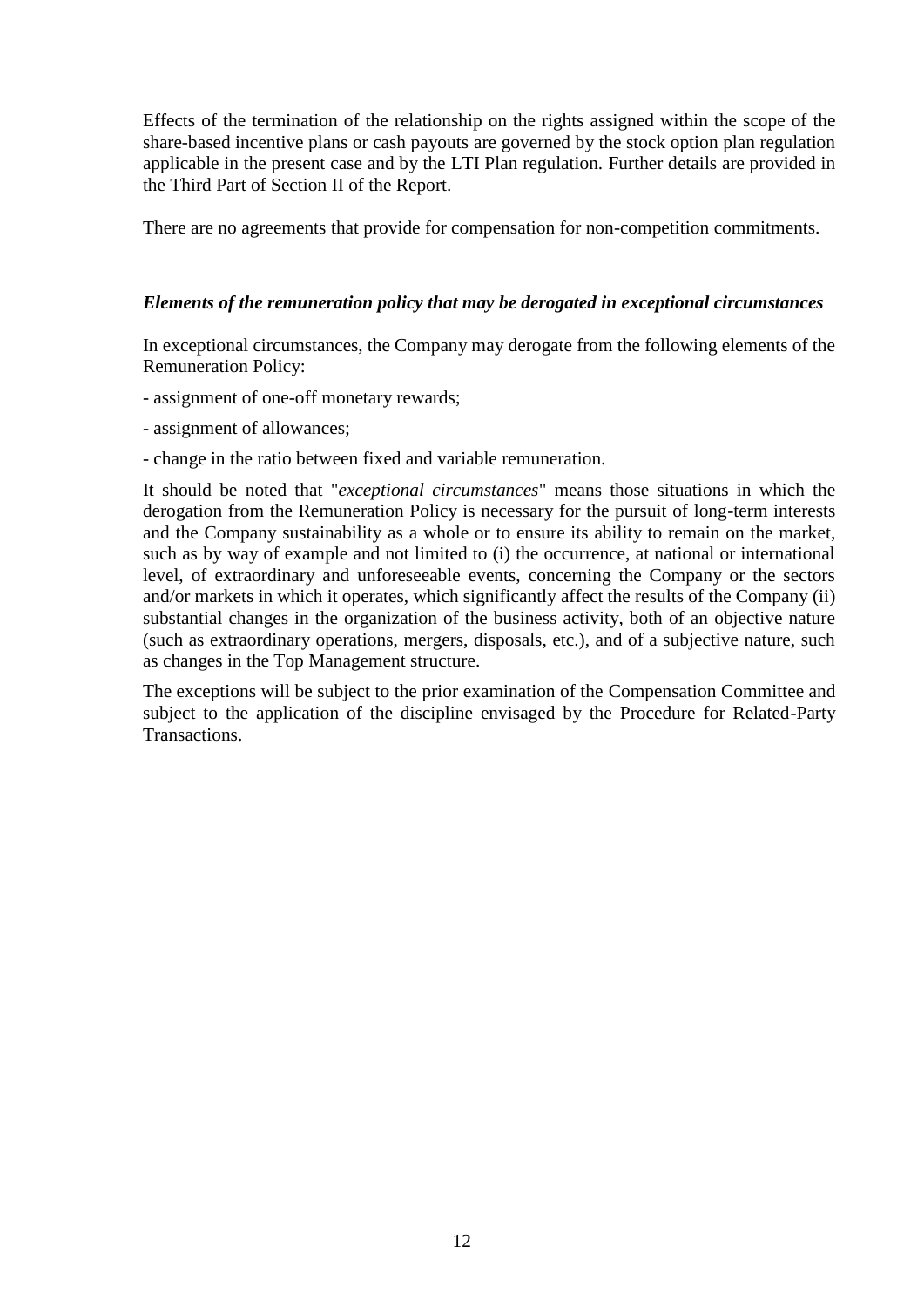# **SECTION II**

With regard to the remuneration of Directors and Statutory Auditors, and, in aggregate form, to the compensation of managers with Strategic Responsibilities, the present Section:

- in the first part supplies an appropriate, clear and comprehensible representation of each components of the remuneration, including payments on leaving office or termination of employment relationship, highlighting the consistency of the same with the remuneration policy followed by the Company in the reference year and the manners through which remuneration contributes to the Company's long-term results
- in the second part, illustrates: (i) analytically the remuneration paid during the Year for any reason and in any form by the Company and by subsidiaries or associates, indicating any components of the aforementioned remuneration that refer to activities carried out in prior years and also highlighting the remuneration to be paid in one or more subsequent years for the activity carried out in the reference year, possibly indicating an estimate value for the components not objectively quantifiable in the reference year; (ii) how the Company took into account the vote expressed the previous year by the Shareholders' Meeting on Section Two of the Report;
- in the third part provides information on the grant of financial instruments to directors, executives and other employees of DiaSorin and its subsidiaries;
- in the fourth part indicates, pursuant to the criteria established in Attachment 3A, Scheme 7-*ter* of the Issuers' Regulations, investments held in the Issuer and its subsidiaries by members of the Company's boards, by its General Manager and by executives with Strategic Responsibilities, or by their spouses (unless legally separated) and minor children, either directly or through companies controlled by the same, through trust companies or fiduciaries, as resulting from the Shareholders Register, by communications received and other information acquired by the same components of the corporate boards, the General Manager and Executives with Strategic Responsibilities.

Pursuant to Annex 3A, Scheme7-bis of the Issuers' Regulations, the Company supplies in aggregate form information on compensation received by Executives with Strategic Responsibilities, other than the General Manager and Chief Commercial Officer, since there are no Executives with Strategic Responsibilities who have, during the year, received total compensation (obtained by adding the monetary compensation to the financial instrument based compensation) in excess of the highest total compensation assigned to the members of the Board of Directors or management board, or to the General Manager.

As regards information on existing agreements providing for indemnities to be paid in case of early termination of office, again pursuant to Annex 3A, Scheme 7-*bis* of the Issuers' Regulations, the Company provides, relevant information also as to Executives with Strategic Responsibilities, other than the General Manager and the Chief Commercial Officer.

It should be noted that the auditing firm PricewaterhouseCoopers S.p.A has verified - in compliance with the provisions of art. 123-*ter*[, paragraph 8-](http://www.pwc.com/)*bis*, of TUF - the layout of this Section of the Remuneration Report by the Board of Directors.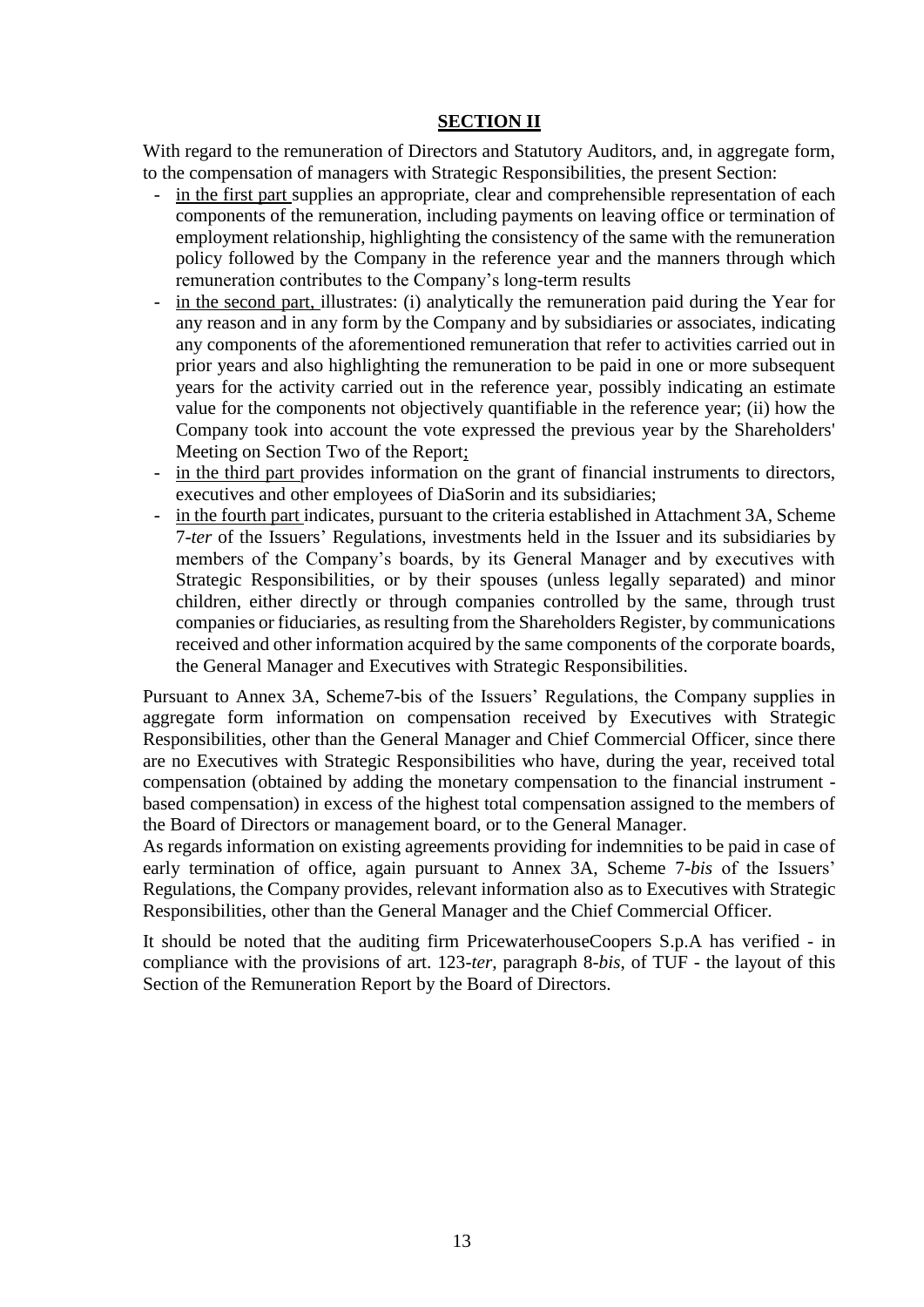# **SECTION II - PART ONE ITEMS THAT MAKE UP REMUNERATION**

# *Remuneration of the members of the Board of Directors*

The Board of Directors receives an annual fee for the length of its term of office, as approved by the Issuer's Shareholders' Meeting upon election, the latest having occurred on April 24, 2019, based on motions submitted by shareholders. In particular, the Meeting resolved to set the annual gross compensation for the Board of Directors at an amount not exceeding 1,200,000.00 euros giving mandate to the Board of Directors to assign individual compensations to individual directors.

The Board of Directors during the meeting held on April 24, 2019 and May 9, 2019 assigned individual compensations from the total set by the Shareholders' Meeting, as follows:

- ‐ Chairman of the Board of Directors: annual compensation of 400,000.00 euros;
- Deputy Chairman of the Board of Directors: annual compensation of 150,000.00 euros;
- ‐ Non- executive directors: annual compensation of 35,000.00 euros each.
- ‐ Committee Chairmen: 10,000.00 euros per year for each office held, in addition to the compensation established for the office of Director;
- ‐ Board members of the committee: 5,000.00 euros per year for each office held, in addition to the compensation established for the office of Director.

Please note that no compensation is provided for members of the Board of Directors who already receive compensation for their managerial employment relationship with the Issuer. The parties in question include Mr. Carlo Rosa, the current Chief Executive Officer, who is compensated as General Manager of the Company, and Mr. Chen M. Even, the Chief Commercial Officer, who is an Executive Director.

### *Remuneration of the members of the control bodies*

The compensation of the Chairman of the Board of Statutory Auditors and the individual Statutory Auditors was determined by the Shareholders' Meeting of April 24, 2019. The Meeting attributed an annual compensation of 40,000 euros for the Chairman and an annual compensation of 30,000 euros for Statutory Auditors.

# *Remuneration of the General Manager and Director with Executive Duties.*

The compensation earned in 2019 by the General Manager, who also serves on the Company's Board of Directors, was as follows:

| <b>AMOUNT EARNED IN 2019</b> | <b>EUROS</b> |
|------------------------------|--------------|
| <b>GROSS ANNUAL SALARY</b>   | 883,678.51   |
| <b>VARIABLE BONUS</b>        | 450,702.00   |
| <b>TOTAL</b>                 | 1,334,380.51 |

To complete the above, the value of the stock option plan, pursuant to 2018 Plan (as below described) and based on May 2018 grant of 140,000 Stock Options, with a price of 76.2368 euros each, exercisable from January 2, 2023 and January 2, 2024 must be taken into account. The plan monetization is equal to 2,095,884 Euros, out of which 444,999.00 Euros pertaining to the Reporting Year.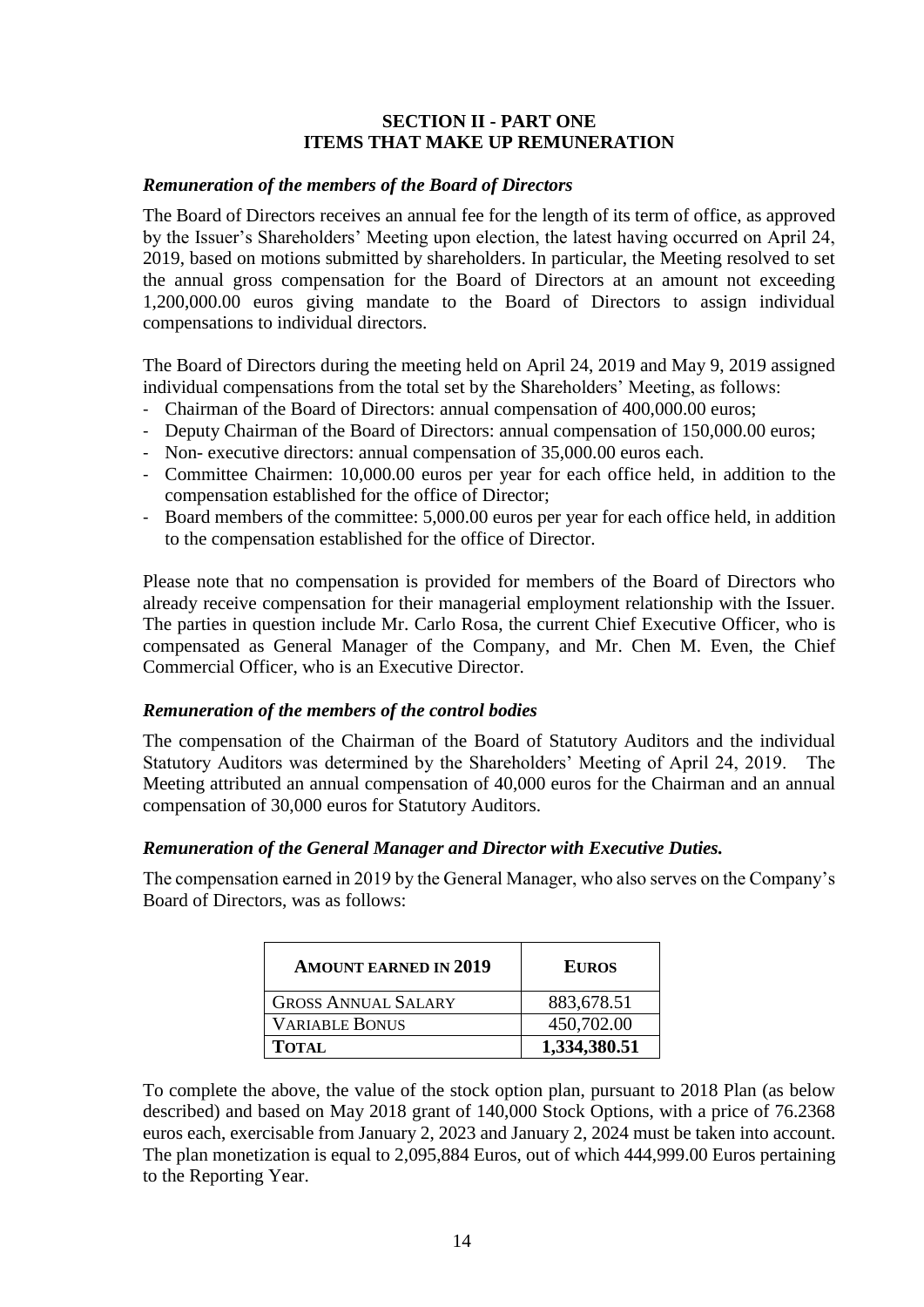The compensation earned in 2019 by the Chief Commercial Officer, who also serves on the Company's Board of Directors, was as follows:

| <b>AMOUNT EARNED IN 2019</b> | <b>EUROS</b> |
|------------------------------|--------------|
| <b>GROSS ANNUAL SALARY</b>   | 426,678.46   |
| <b>VARIABLE BONUS</b>        | 217,175.00   |
| <b>TOTAL</b>                 | 643,853.46   |

To complete the above, the value of the stock option plan, pursuant to 2018 Plan (as below described) and based on May 2018 grant of 120,000 Stock Options, with a price of 76.2368 euros each, exercisable from January 2, 2023 and January 2, 2024 must be taken into account. The plan monetization is equal to 1,796,472 Euros, out of which 385,713.00 Euros pertaining to the Reporting Year.

The table below shows the amount of fringe benefits provided in 2019 to the General Manager and the Chief Commercial Officer:

| <b>GENERAL MANAGER</b>    |          | <b>CHIEF COMMERCIAL OFFICER</b> |          |
|---------------------------|----------|---------------------------------|----------|
| <b>CAR FRINGE BENEFIT</b> | 3,338.52 | <b>CAR FRINGE BENEFIT</b>       | 3.341.74 |
| TOTAL                     | 3,338.52 | <b>TOTAL</b>                    | 3,341.74 |

No insurance, retirement or pension benefits, other than those required pursuant to law, collective and supplementary agreements, are provided to any Strategic Executive.

The proportion of fixed and variable compensation within the total remuneration is shown below in Table 1.

With regard to the variable components, the performance objectives of the reference remuneration policy were applied on the basis of the "*Procedure for the Management of the Variable Part of the Annual Remuneration of the General Manager and Strategic Executives*" described in Section I of this Report; it should be noted that the 2019 target was achieved with a percentage equal to 101.1%.

Below is a comparison of the annual variation for the past five years:

- (i) the remuneration of each of the subjects for whom the information referred to in this Section II of the Report is provided by name, and therefore of the General Manager Mr. Carlo Rosa and the Chief Commercial Officer Mr. Chen M. Even;
- (ii) results of the Company;
- (iii) the average remuneration, calculated on an equivalent full-time basis, of employees other than parties whose remuneration is nominally represented in this Section II of the Report.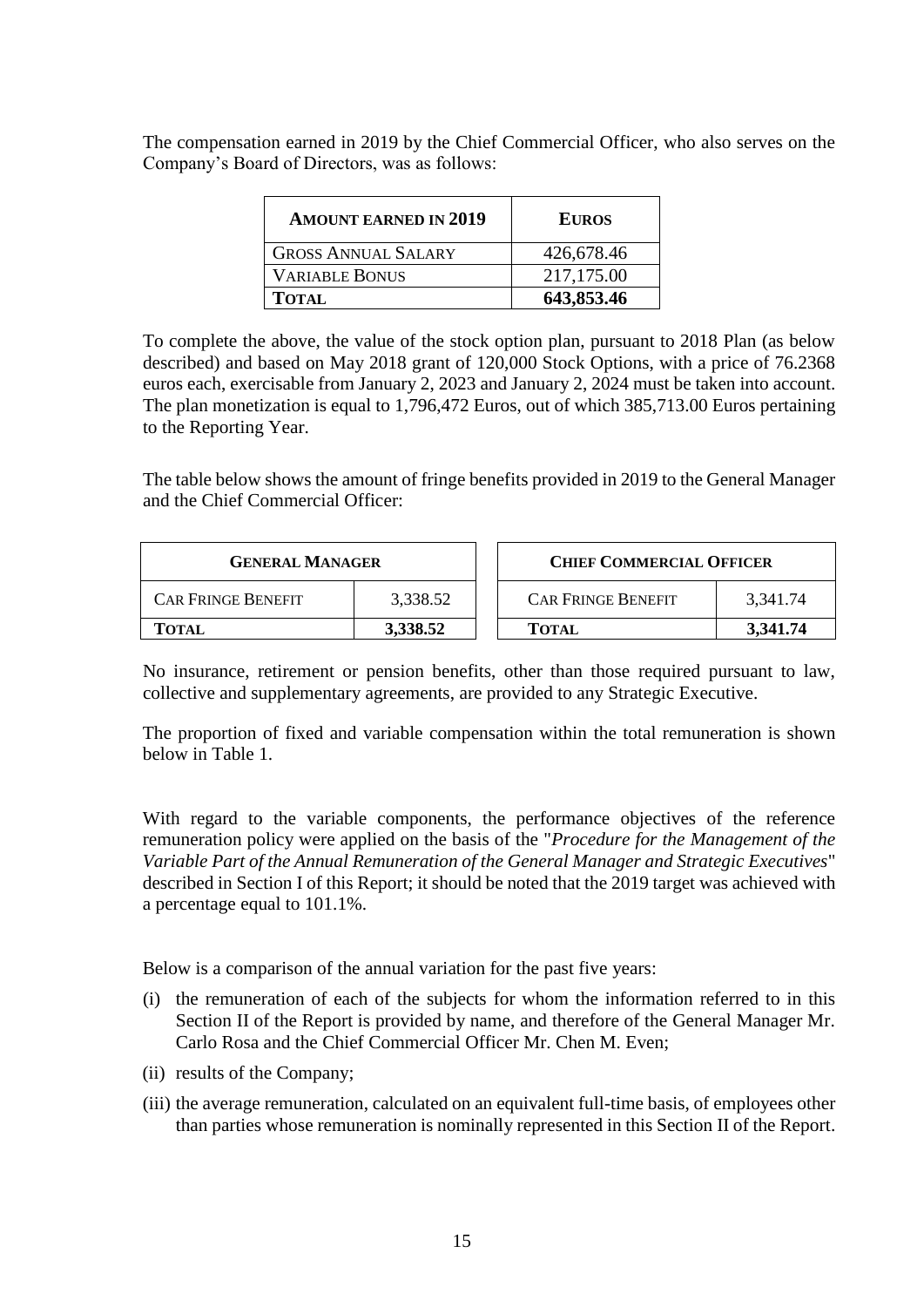|                                           | 2015           | 2016           | 2017                  | 2018                              | 2019           |
|-------------------------------------------|----------------|----------------|-----------------------|-----------------------------------|----------------|
| <b>General Manager</b>                    | € 1,064,700.08 | € 1,246,091.00 | € 1,248,878.54        | € 1,258,141.18                    | € 1,334,380.51 |
| <b>Remuneration</b>                       | 89.69% *       | 17.04 %        | 0.22%                 | 0.74%                             | 6.06%          |
| <b>Chief Commercial</b><br><b>Officer</b> | € 534,028.47   | € 599,706.00   | $\epsilon$ 601,893.50 | $\text{\textsterling} 606,270.58$ | € 643,853.46   |
| <b>Remuneration</b>                       | 52.30%*        | 12.30 %        | $0.36\%$              | $0.73\%$                          | 6.20%          |
| Company Results <sup>1</sup>              | € 100,548      | € 112,618      | € 139,878             | € 158,130                         | € 175,735      |
|                                           | $19.6\%*$      | 12.0%          | 24.2%                 | 13.0%                             | 11.13%         |
| <b>Employee average</b>                   | € 44,305.00    | €45,786.30     | € 47,721.57           | € 47,974.42                       | € 50,215.66    |
| remuneration                              | $2.4\%*$       | 3.34%          | 4.23%                 | 0.53%                             | 4.67%          |

<sup>1</sup> Net profit of the DiaSorin Group

\* Percentage change from 2014.

\*\*\*

For completeness, the following is specified.

During the year, no indemnities and/or other benefits were attributed to the Directors and other Executives with Strategic Responsibilities of the Company for the termination of office.

Remuneration paid during the year is consistent, in its amount and in the items that make it up, with the Remuneration Policy defined by the Company and approved by the Shareholders' Meeting most recently on April 24, 2019. It should be noted that the aforementioned Shareholders' Meeting, in accordance with the legislation in force on that date, was called to resolve on Section I of the Remuneration Report (with a non-binding vote), while it did not express itself on Section II of the Report.

During the year, no ex post correction mechanisms were applied to the variable component of the remuneration of Executives with Strategic Responsibilities.

\*\*\*

As required by Article 84-*quarter* of the Issuers' Regulations and consistent with the requirements of Scheme 7-*bis* of Annex 3A to the abovementioned Regulations, the tables that follow list the compensation paid in 2019 to members of Company's bodies, General Manager, and the aggregate amount of the compensation of Executives with Strategic Responsibilities, consistently with the Remuneration Policy approved by the Company.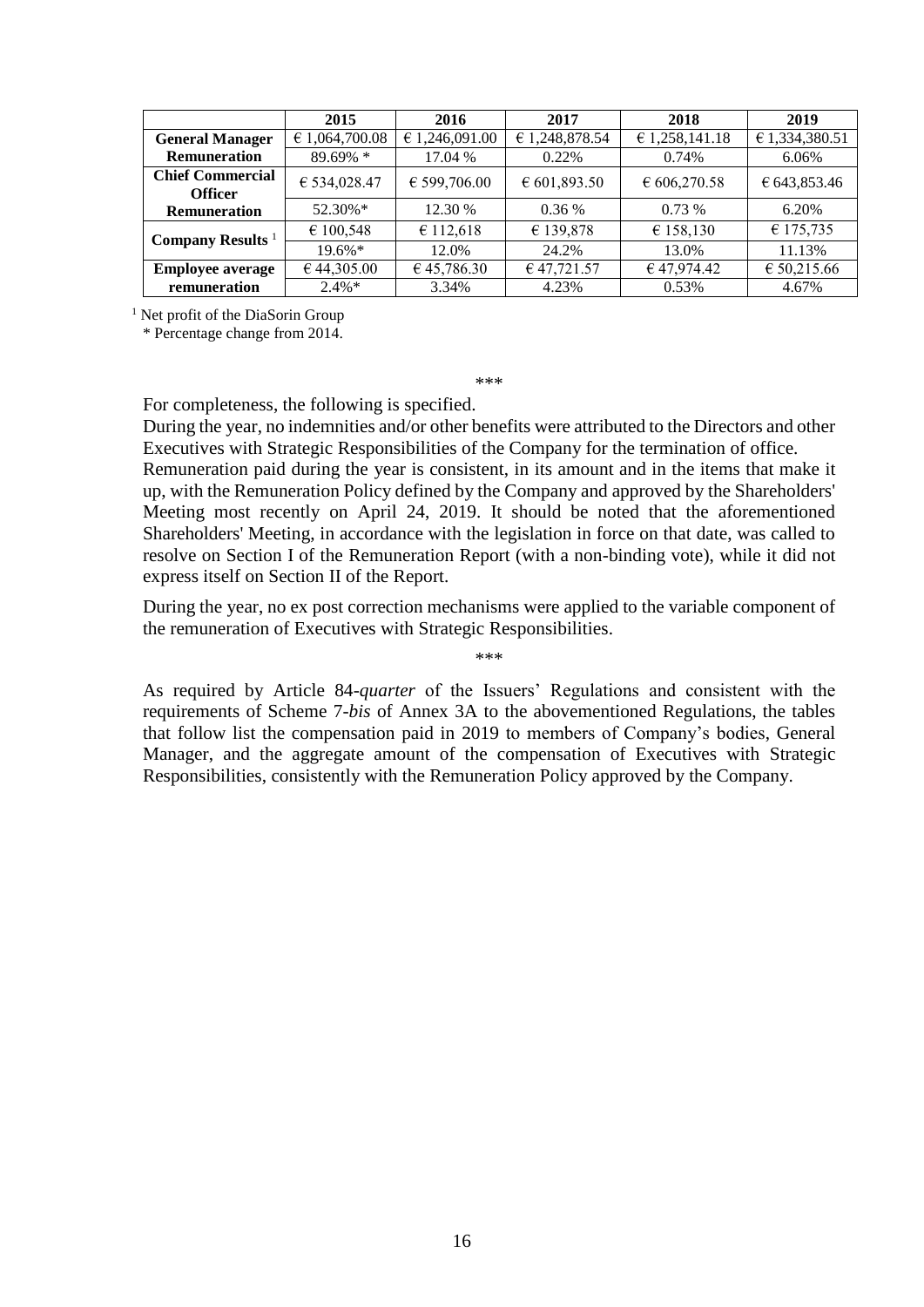# **SECTION II - PART TWO - FEES PAID IN 2019**

# **Table 1**

**Fees paid to the members of the Board of Directors**

|                                      |                    |                                |                                          | Fixed                                 | Remuneration                        |                                  | Non-equity variable<br>remuneration |                          |                           | <b>Fair value</b>             |                         | Proportion                                    | End of<br>service or                         |
|--------------------------------------|--------------------|--------------------------------|------------------------------------------|---------------------------------------|-------------------------------------|----------------------------------|-------------------------------------|--------------------------|---------------------------|-------------------------------|-------------------------|-----------------------------------------------|----------------------------------------------|
| <b>First and</b><br>last name        | Post held          | Length of<br>term of<br>office | <b>Expiration of</b><br>term of office   | remuneratio<br>$\mathbf n$<br>(Euros) | for serving on<br><b>Committees</b> | Bonus and<br>other<br>incentives | Profit sharing <sup>8</sup>         | Fringe<br>benefits       | Other<br>remuner<br>ation | of equity<br>remunerat<br>ion | <b>Total</b><br>(Euros) | between fixed<br>and variable<br>remuneration | termination<br>of<br>employment<br>indemnity |
| Gustavo<br>Denegri                   | ${\it Chairman}$   | 01/01/2019<br>12/31/2019       | Approval 2021<br>financial<br>statements | 400,000                               |                                     |                                  |                                     | $\overline{\phantom{a}}$ | ٠                         |                               | 400,000                 |                                               |                                              |
| Carlo Rosa <sup>1</sup>              | <b>CEO</b>         | 01/01/2019<br>12/31/2019       | Approval 2021<br>financial<br>statements | $\sim$                                |                                     |                                  |                                     | $\overline{\phantom{a}}$ | ÷,                        | $\sim$                        |                         |                                               |                                              |
| Michele<br>Denegri <sup>2</sup>      | Deputy<br>Chairman | 01/01/2019<br>12/31/2019       | Approval 2021<br>financial               | 150,000                               | 3,438.36                            |                                  | ÷                                   | ÷                        | ٠                         | $\sim$                        | 153,438.36              | L.                                            |                                              |
| Chen M.<br>Even <sup>1</sup>         | Director           | 01/01/2019<br>12/31/2019       | Approval 2021<br>financial<br>statements | $\overline{\phantom{a}}$              |                                     |                                  |                                     | $\overline{\phantom{a}}$ | ÷,                        |                               |                         |                                               |                                              |
| Luca<br>Melindo                      | Director           | 4/24/2019<br>12/31/2019        | Approval 2021<br>financial<br>statements | 24,068.49                             |                                     |                                  |                                     | $\overline{\phantom{a}}$ | $\overline{\phantom{a}}$  | $\sim$                        | 24,068.49               | $\overline{\phantom{a}}$                      |                                              |
| Franco<br>Moscetti <sup>3</sup>      | Director           | 01/01/2019<br>12/31/2019       | Approval 2021<br>financial<br>statements | 35,000                                | 20,000                              | $\overline{a}$                   | $\overline{\phantom{a}}$            | $\overline{\phantom{a}}$ | $\overline{\phantom{a}}$  | $\sim$                        | 55,000                  | $\overline{\phantom{a}}$                      |                                              |
| Giuseppe<br>Alessandria <sup>4</sup> | Director           | 01/01/2019<br>12/31/2019       | Approval 2021<br>financial<br>statements | 35,000                                | 16.561,65                           |                                  |                                     |                          |                           | $\sim$                        | 51,561.65               |                                               |                                              |
| Stefano<br>Altara                    | Director           | 01/01/2019<br>12/31/2019       | Approval 2021<br>financial<br>statements | 35,000                                |                                     |                                  |                                     |                          |                           |                               | 35,000                  |                                               |                                              |
| Roberta<br>Somati <sup>5</sup>       | Director           | 01/01/2019<br>12/31/2019       | Approval 2021<br>financial<br>statements | 35,000                                | 6,876.72                            |                                  |                                     |                          |                           | $\sim$                        | 41,876.72               |                                               |                                              |
| Giancarlo<br>Boschetti <sup>6</sup>  | Director           | 01/01/2019<br>12/31/2019       | Approval 2021<br>financial<br>statements | 35,000                                | 3,438.36                            |                                  |                                     |                          | ä,                        | $\overline{\phantom{a}}$      | 38,438.36               |                                               |                                              |
| Francesca<br>Pasinelli               | Director           | 01/01/2019<br>12/31/2019       | Approval 2021<br>financial<br>statements | 35,000                                |                                     |                                  |                                     | ٠                        | $\sim$                    | $\sim$                        | 35,000                  | $\overline{\phantom{a}}$                      |                                              |
| Monica<br>Tardivo                    | Director           | 01/01/2019<br>12/31/2019       | Approval 2021<br>financial<br>statements | 35,000                                |                                     |                                  |                                     | $\overline{\phantom{a}}$ | $\overline{\phantom{a}}$  | $\sim$                        | 35,000                  | $\overline{a}$                                |                                              |
| Tullia<br>Todros                     | Director           | 01/01/2019<br>12/31/2019       | Approval 2021<br>financial<br>statements | 35,000                                |                                     |                                  |                                     | $\overline{\phantom{a}}$ | ä,                        | $\overline{\phantom{a}}$      | 35,000                  |                                               |                                              |
| Elisa<br>Corghi <sup>7</sup>         | Director           | 4/24/2019<br>12/31/2019        | Approval 2021<br>financial<br>statements | 24,068.49                             | 3,438.36                            |                                  |                                     | $\overline{\phantom{a}}$ | ä,                        | $\sim$                        | 27,506.85               |                                               |                                              |
| Fiorella<br>Altruda                  | Director           | 01/01/2019<br>12/31/2019       | Approval 2021<br>financial<br>statements | 35,000                                |                                     |                                  |                                     | $\overline{\phantom{a}}$ | ä,                        | $\sim$                        | 35,000                  |                                               |                                              |
| Enrico<br>Mario Amo                  | Director           | 01/01/2019<br>4/24/2019        | Approval 2018<br>financial<br>statements | 10,931.51                             |                                     |                                  |                                     |                          |                           | $\overline{\phantom{a}}$      | 10,931.51               |                                               |                                              |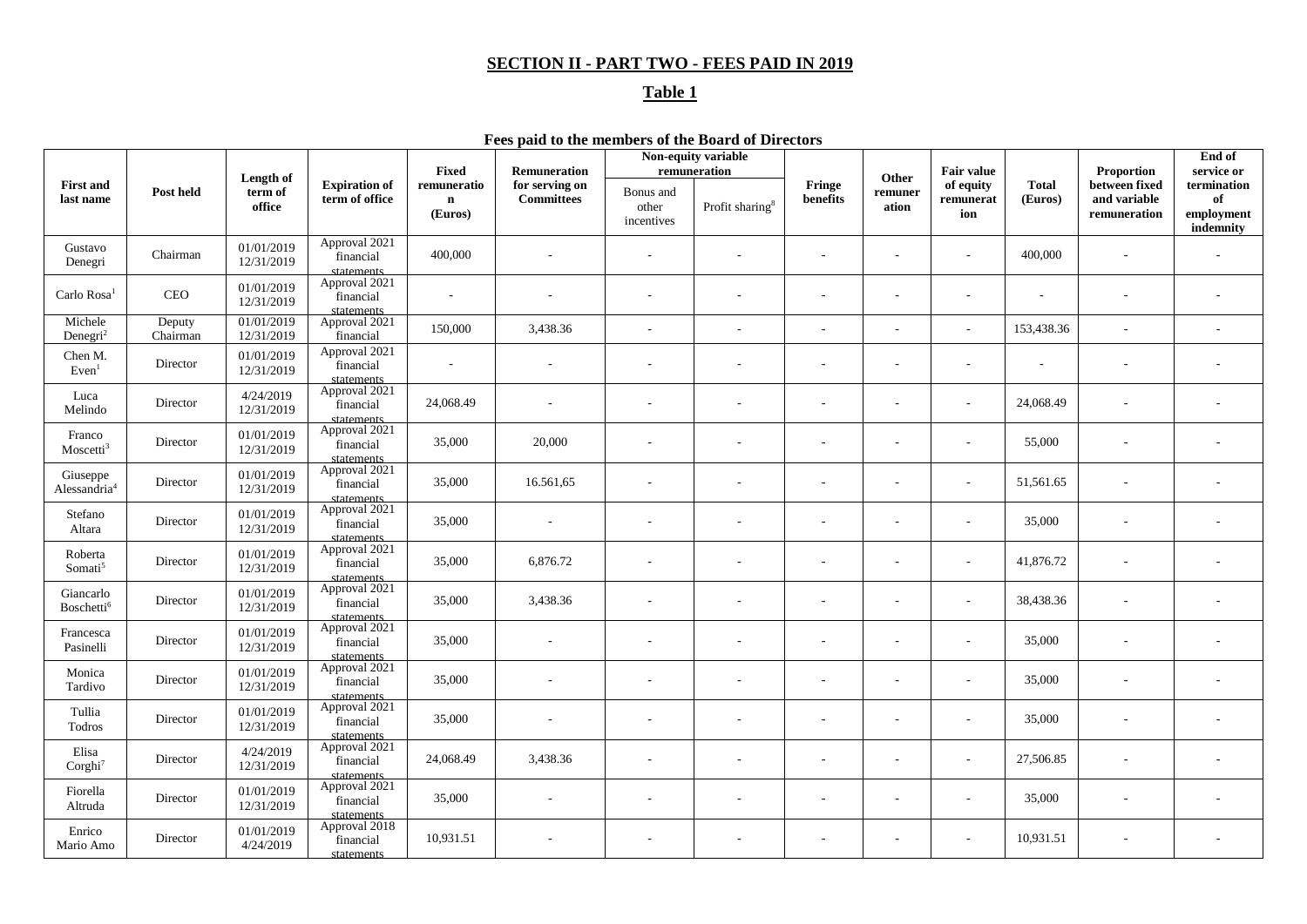| Vittorio<br>Squarotti | Director                                                                                                             | 01/01/2019<br>4/24/2019 | Approval 2018<br>financial<br>statements | 10,931.51 |  |  |  |  |  |  | 10,931.5 |  |  |
|-----------------------|----------------------------------------------------------------------------------------------------------------------|-------------------------|------------------------------------------|-----------|--|--|--|--|--|--|----------|--|--|
|                       | All of the items in this table refer to compensation provided by the company that prepares the financial statements. |                         |                                          |           |  |  |  |  |  |  |          |  |  |

 $<sup>1</sup>$  Receives compensation exclusively as a Company Executive. No compensation is provided for service on the Board of Directors.</sup>

<sup>2</sup> Member of the Compensation and Nominating Committee, receiving, from April 24, 2019, a remuneration of  $\epsilon$  5,000.00 for the aforementioned office.

<sup>3</sup> Chairman of Control, Risks and Sustainability Committee and Chairman of the Committee for Related Party Transactions receiving a remuneration of €10,000.00 for the posts held.

<sup>4</sup> From 24 April 2019, Chairman of the Compensation and Nominating Committee and member of the Committe for Related Party Transactions, and receiving a remuneration of  $610,000.00$  and  $65,000.00$ , respectively for the a offices. Until 24 April 2019 he also held the post of Chairman of the Nominating Committee (now merged with the Compensation Committee), for which he received a remuneration equal to €10,000.00.

<sup>5</sup>Member of the Control, Risks and Sustainability Committee and Chairman of the Committee for Related Party Transactions and receiving, from April 24, 2019, a remuneration equal to  $\epsilon$  5,000.00 per year for each of the 6 Member of the Control, Risks and Sustainability Committee and receiving, from April 24 2019, a remuneration of  $\epsilon$  5.000,00 per year for the aforementioned office.

<sup>7</sup> Member of the Compensation and Nominating Committee and receiving, from April 24 2019, remuneration of  $\epsilon$  5,000.00 per year for the aforementioned office.

<sup>8</sup> No profit sharing is provided, without prejudice to the right to receive dividends if a party is a shareholder or is otherwise entitled to receive dividends.

#### **Fees paid to the Board of Statutory Auditors**

|                               |                                                                                                                      |                             |                                        | Fixed                       | <b>Remuneration</b>                 |                                  | Non-equity variable<br>remuneration |                    | Other               | <b>Fair value</b>             |                  | Proportion                                    | <b>End of service</b><br>or termination |
|-------------------------------|----------------------------------------------------------------------------------------------------------------------|-----------------------------|----------------------------------------|-----------------------------|-------------------------------------|----------------------------------|-------------------------------------|--------------------|---------------------|-------------------------------|------------------|-----------------------------------------------|-----------------------------------------|
| <b>First and last</b><br>name | Post held                                                                                                            | Length of<br>term of office | <b>Expiration of</b><br>term of office | remuneratio<br>n<br>(Euros) | for serving on<br><b>Committees</b> | Bonus and<br>other<br>incentives | Profit sharing <sup>2</sup>         | Fringe<br>benefits | remunerati<br>on    | of equity<br>remunerati<br>on | Total<br>(Euros) | between fixed<br>and variable<br>remuneration | of employment<br>indemnity              |
| Monica<br>Mannino             | Chairman                                                                                                             | 01/01/2019<br>12/31/2019    | Approval 2021<br>financial             | 40,000                      | $\overline{\phantom{a}}$            | $\overline{\phantom{a}}$         |                                     |                    | ۰                   | $\overline{\phantom{a}}$      | 40,000           |                                               |                                         |
| Ottavia Alfano                | Statutory<br>Auditor                                                                                                 | 01/01/2019<br>12/31/2019    | Approval 2021<br>financial             | 30,000                      | $\overline{\phantom{a}}$            | $\overline{\phantom{a}}$         | . .                                 |                    |                     | $\overline{\phantom{a}}$      | 30,000           |                                               |                                         |
| Matteo Michele<br>Sutera      | Statutory<br>Auditor                                                                                                 | 4/24/2019<br>12/31/2019     | Approval 2021<br>financial             | 20,712.33                   | $\overline{\phantom{a}}$            | ۰                                |                                     |                    | ۰                   | $\overline{\phantom{a}}$      | 30,000           |                                               |                                         |
| Roberto<br>Bracchetti         | Statutory<br>Auditor                                                                                                 | 01/01/2019<br>4/24/2019     | Approval 2018<br>financial             | 9,287.67                    | $\overline{\phantom{a}}$            | ۰                                |                                     |                    | 15,000 <sup>1</sup> | $\overline{\phantom{a}}$      | 24,287.67        |                                               |                                         |
|                               | All of the items in this table refer to remuneration provided by the company that prepares the financial statements. |                             |                                        |                             |                                     |                                  |                                     |                    |                     |                               |                  |                                               |                                         |

<sup>1</sup> Remuneration received as Chairman of the Oversight Body.

 $2$  No profit sharing is provided, without prejudice to the right to receive dividends if a party is a shareholder or is otherwise entitled to receive dividends.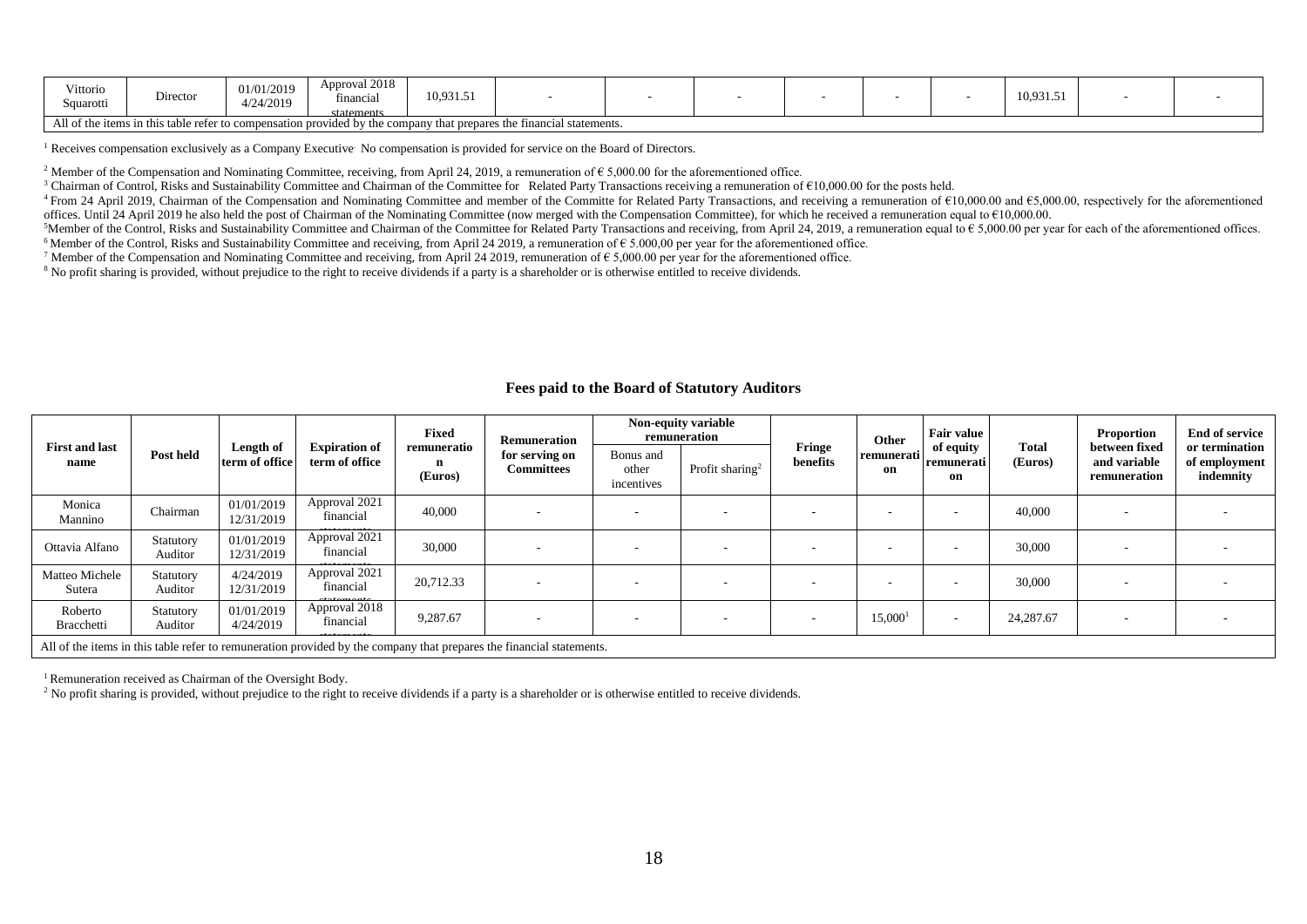#### **Fees paid to General Managers and Executives with Strategic Responsibilities \***

|                               |                        |                                                                                      |                          | Fixed                   | <b>Remuneration for</b><br>serving on<br><b>Committees</b> | Non-equity variable<br>remuneration (Euros) |                   | Fringe                           | Other            |                         | Proportion<br>between                     | <b>Fair value of equity</b> | End of service or                      |
|-------------------------------|------------------------|--------------------------------------------------------------------------------------|--------------------------|-------------------------|------------------------------------------------------------|---------------------------------------------|-------------------|----------------------------------|------------------|-------------------------|-------------------------------------------|-----------------------------|----------------------------------------|
| <b>First and last</b><br>name | Post held              | Length of term of $\left \frac{\text{Expiratio}}{\text{Expiratio}}\right $<br>office | of office                | remuneration<br>(Euros) |                                                            | Bonus and<br>other<br>incentives $3$        | Profit sharing ** | benefits <sup>2</sup><br>(Euros) | remunera<br>tion | <b>Total</b><br>(Euros) | fixed and<br>variable<br>remuneratio<br>n | remuneration<br>(Euros)     | termination of<br>employment indemnity |
| Carlo Rosa                    | General<br>Manager     | 2019                                                                                 | $\overline{\phantom{a}}$ | 883,678.51              | $\overline{\phantom{a}}$                                   | 450,702.00                                  |                   | 3,338.52                         | $\sim$           | 1.337.719,03            | 51.00%                                    | 449,999.00                  |                                        |
| Chen M. Even                  | Strategic<br>Executive | 2019                                                                                 | $\overline{\phantom{a}}$ | 426,678.46              | $\overline{\phantom{a}}$                                   | 217,175.00                                  |                   | 3,341.74                         |                  | 647.195.20              | 50.89%                                    | 385,713.00                  |                                        |
| Other<br>Executives           |                        | 2019                                                                                 | . .                      | 927,978.74              | $\overline{\phantom{a}}$                                   | 482,539.30                                  | $\sim$            | 10,320.72                        | . .              | 1,420,838.76            | 51.99%                                    | 964,282.00                  |                                        |

\* In addition to Mr. Rosa and Mr. Even, Strategic Executives include Mr. Ronchi, Mr. Gay and Mr. Pedron; the remuneration of these last three Executives is shown as an aggregate amount under "Other Executives". \*\* No profit sharing is provided, without prejudice to the right to receive dividends if a party is a shareholder or is otherwise entitled to receive dividends.

<sup>1</sup>Fixed remuneration for work performed as an employee, including social security contributions and taxes payable by employees, but excluding collective social security contributions payable by the Company and the addition to the provision for severance benefits. The fixed compensation includes the gross annual compensation, without bonus, actually disbursed as of December 31, 2019 (therefore, if a Strategic Executive is hired or appointed during the year, the amount actually disbursed is shown, i.e., the amount from that date of hire or appointment plus the one-month year-end bonus).

<sup>2</sup>It is the value of the fringe benefits (consistent with a taxable amount approach). Consequently, fringe benefits refer to the Company car benefit.

<sup>3</sup> Remuneration amounts vested during the year for objectives achieved in the year itself, against monetary incentive plans, paid in March 2020.

With reference to the monetary bonus referred to in the LTI Plan, it should be noted that the fair value of the year is recognized in the income statement under personnel costs in general and administrative expenses for an amount equal to  $\epsilon$  116,480.30 for each Strategic Executive.

**\*\*\* \*\*\* \*\*\***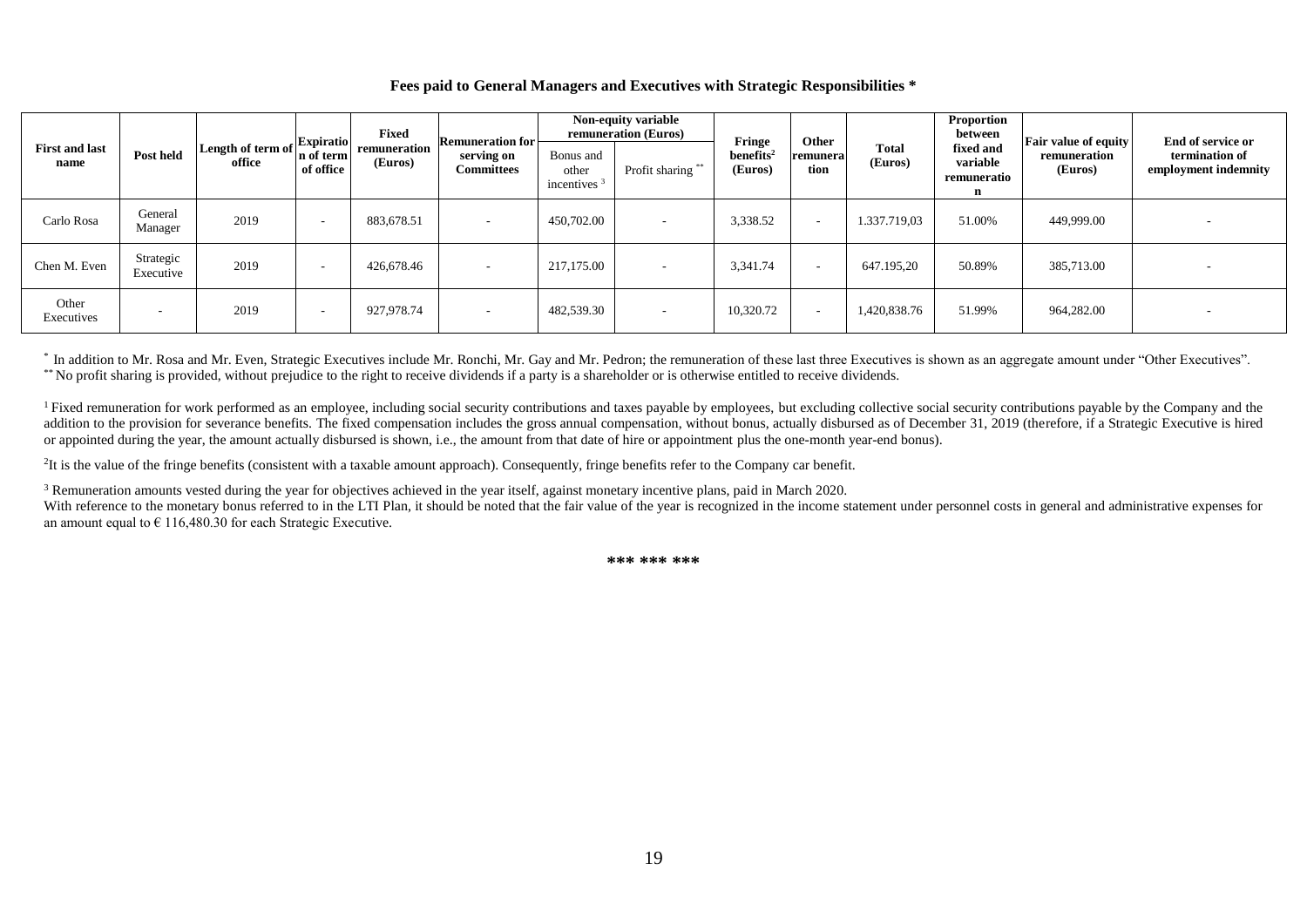# **SECTION II – PART THREE**

# **INFORMATION ABOUT AWARDS OF FINANCIAL INSTRUMENTS TO DIRECTORS, EXECUTIVES AND OTHER EMPLOYEES OF DIASORIN S.P.A. AND ITS SUBSIDIARIES**

# **DiaSorin S.p.A. 2014 Stock Option Plan - Plan concluded during the financial year -**

# **1. Plan beneficiaries.**

Top executives who perform the management functions referred to in Annex 1 of the Related Parties Regulations, including Carlo Rosa (Chief Executive Officer and General Manager), Chen M. Even (Director and Strategic Executive), Pier Luigi De Angelis, Piergiorgio Pedron, Stefano Ronchi and Francesco Colotta, who serve as Strategic Executives, and other key employees of DiaSorin S.p.A. and its subsidiaries ("Beneficiary/ies")

# **2. Characteristics of the financial instruments**

The 2014 Plan is a stock option plan.

By resolution adopted on August 1, 2014 the Board of Directors approved the options to be awarded to the Chief Executive Officer Mr. Carlo Rosa, and to Director Mr. Chen M. Even, who serve also as General Manager and Chief Commercial Office of the Company. During the resolution above, the Chief Executive Officer Mr. Carlo Rosa and Director Mr. Chen M. Even abstained from voting since they are listed as 2014 Plan Beneficiaries.

The Board of Directors approved the following tranches of Options to be awarded to the Beneficiaries as follows:

| <b>Tranche</b> | <b>First and</b><br>last name | Post held                  | <b>Resolution</b><br>date | <b>Options</b><br>awarded | <b>Exercise</b><br>price | <b>Market price</b><br>of the shares<br>at the grant<br>date | <b>Exercise</b><br>period  |
|----------------|-------------------------------|----------------------------|---------------------------|---------------------------|--------------------------|--------------------------------------------------------------|----------------------------|
|                | Carlo Rosa                    | General<br>Manager         |                           | 80,000                    |                          |                                                              |                            |
| $\mathbf{I}$   | Chen M.<br>Even               | Strategic<br>Executive     |                           | 60,000                    | € 30.7396                | €29.50                                                       | 8.2.2017-8.2.<br>2018      |
|                | Other strategic executives    |                            | 8.1.2014                  | 159,098*                  |                          |                                                              |                            |
|                | Other key employees           |                            |                           | 359,845*                  |                          |                                                              |                            |
| $\mathbf{I}$   | Other key employees           |                            | 11.14.2014                | 5,000                     | € 29.670                 | € 31.20                                                      | 11.14.2017-<br>11.14.2018  |
| Ш              | Other key employees           |                            | 12.18.2014                | $0*$                      | € 32.940                 | € 33.40                                                      | 12.18.2017-<br>12.18.2018. |
| IV             | Other key employees           |                            | 7.30.2015                 | 10,000                    | € 41.43                  | € 41.56                                                      | 7.30.2018-<br>7.30.2019    |
| V              |                               | Other key employees        |                           | $5,000*$                  | € 46.864                 | € 46.21                                                      | 311.2019-<br>3.11.2020     |
| VI             |                               | Other strategic executives |                           | 20,000                    | €                        | € 52.50                                                      | 5.10.2019-                 |
|                | Other key employees           |                            |                           | 14,188*                   | 51.29183<br>€            |                                                              | 5.10.2020                  |
| VII            | Other key employees           |                            | 11.10.2016                | 5,000                     | 56.19814                 | € 50.75                                                      | 11.10.2019-<br>11.10.2020  |
| <b>VIII</b>    | Other key employees           |                            | 3.8.2017                  | $0*$                      | €<br>58.34958            | € 58.80                                                      | 3.9.2020-<br>3.9.2021      |

\* Net of options lapsed for Bad Leaving and Good Leaving hypothesis pursuant to 2014 Plan.

All the Options are exercised on the vesting date of the relative exercise period; in particular, the Options referred to in Tranche VII were exercised on 26 November 2019, and therefore the 2014 Plan ended on the aforementioned date.

The Company did not provide financing or other facilities to help Beneficiaries acquire shares.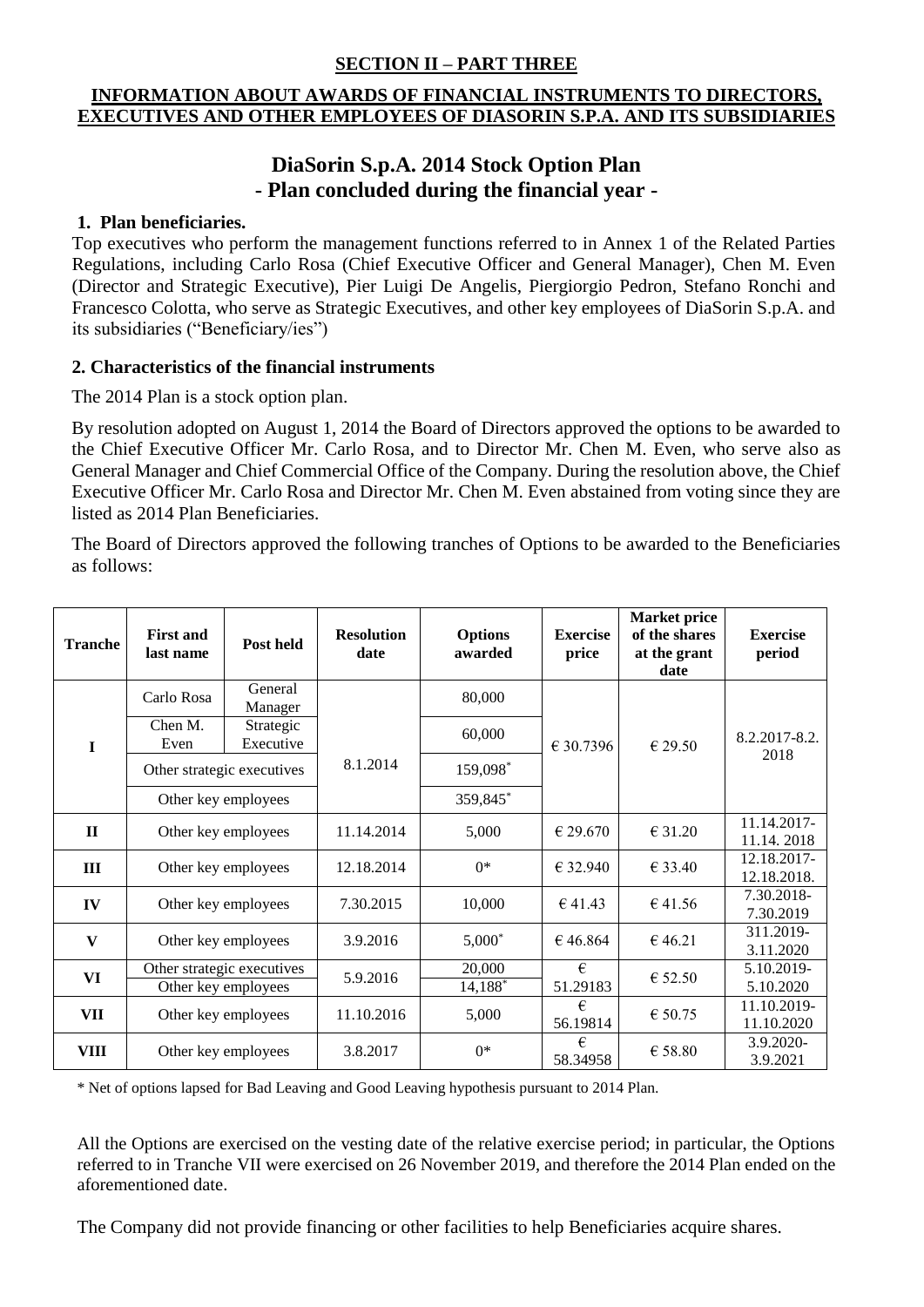If a Beneficiary's employment relationship is ended, the following rules shall apply:

- (i) if the employment relationship is ended before the options are exercised as a result of a Bad Leaver situation, all options awarded to the Beneficiary shall lapse automatically and shall become null and void, thereby releasing the Company from any obligation or liability toward the Beneficiary;
- (ii) if the employment relationship is ended before the options are exercised as a result of a Good Leaver situation, the Beneficiary (or, in the case of death, his/her successors) shall retain the right to exercise his/her awarded options proportionately to the length of his/her employment relationship after the date of award as against the length of time running between the date of award and the initial exercise date.<sup>3</sup> Options that may not be exercised shall become void automatically, thereby releasing the Company from any obligation or liability.

The overall cost of the 2014 Plan, equal to  $\epsilon$ 52.788,00 for the Reporting year, was recognized in the income statement as part of labor costs in general and administrative expenses, with the offsetting entries posted to shareholder's equity.

\*\*\* \*\*\* \*\*\*

# **DiaSorin S.p.A. 2016 Stock Option Plan**

### **1. Plan beneficiaries.**

 $\overline{a}$ 

Top executives who perform the management functions referred to in Annex 1 of the Related Parties Regulations and other key employees of DiaSorin S.p.A. and its subsidiaries ("Beneficiary/ies").

# **2. Characteristics of the financial instruments**

The 2016 Plan is a stock option plan.

The Board of Directors approved the following tranches of Options to be awarded to the Beneficiaries as follows:

| <b>Tranche</b> | <b>First and</b><br>last name | Post held           | <b>Resolution</b><br>date | <b>Options</b><br>awarded | <b>Exercise</b><br>price | <b>Market price</b><br>of the shares<br>at the grant<br>date | <b>Exercise</b><br>period |
|----------------|-------------------------------|---------------------|---------------------------|---------------------------|--------------------------|--------------------------------------------------------------|---------------------------|
| T              | Other key employees           |                     | 5.16.2016                 | $46,218$ <sup>*</sup>     | € 52.5431                | € 52.25                                                      | 5.15.2019-<br>5.16.2022   |
| $\mathbf{H}$   | Other key employees           |                     | 8.4.2016                  | 20,000                    | € 56.3108                | € 57.80                                                      | 8.5.2019-<br>8.5.2022     |
| $\mathbf{H}$   | Other key employees           |                     | 12.19.2016                | $25,000^*$                | €<br>51.83923            | € 53.65                                                      | 12.20.2019-<br>12.20.2022 |
| IV             |                               | Other key employees |                           | 40,000                    | € 69.6334                | € 73.05                                                      | 8.4.2020-<br>8.4.2023     |
| $\mathbf{V}$   |                               | Other key employees | 3.7.2018                  | 25,000                    | € 70.0517                | € 68.85                                                      | $3.8.2021 -$<br>3.8.2024  |
| VI             | Other key employees           |                     | 11.7.2018                 | 20,000                    | € 82.4239                | € 79.57                                                      | 11.8.2021-<br>11.8.2024   |
| VII            |                               | Other key employees | 3.14.2019                 | 25,000                    | € 86.0448                | € 85.80                                                      | 3.15.2022-<br>3.17.2025   |

\* Net of options lapsed for Bad Leaving and Good Leaving hypothesis pursuant to 2016 Plan.

 $3$  For the sake of clarity, the following example is formulated: if the Good Leaver hypothesis occurs after 12 months from the assignment date and the initial exercise date is 36 months from the Assignment Date, the Beneficiary will be entitled to exercise one third of the Options assigned.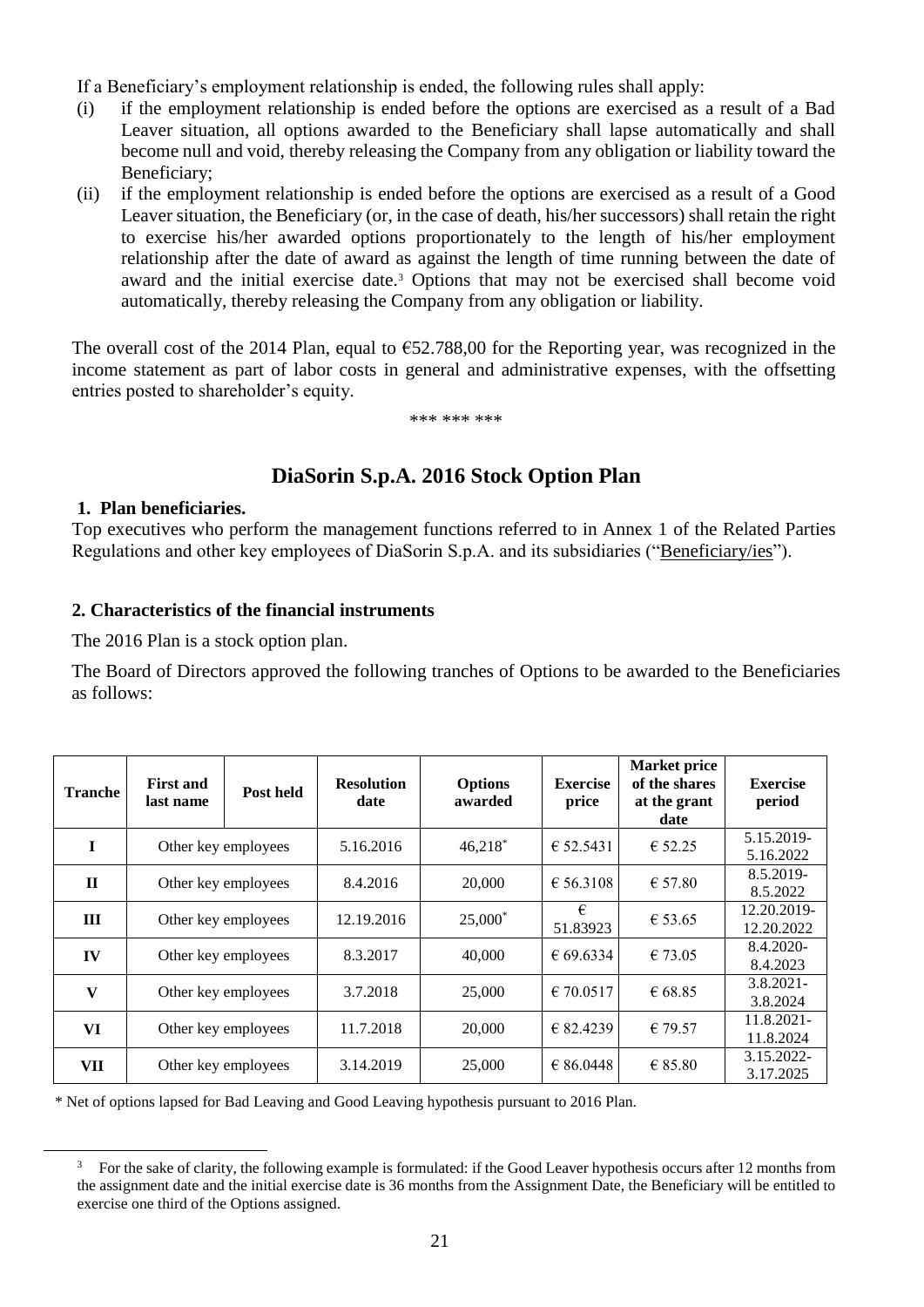The Company will not provide financing or other facilities to help Beneficiaries acquire shares.

If a Beneficiary's employment relationship is ended, the following rules shall apply:

- (i) if the employment relationship is ended before the options are exercised as a result of a Bad Leaver situation, all options awarded to the Beneficiary shall lapse automatically and shall become null and void, thereby releasing the Company from any obligation or liability toward the Beneficiary;
- (ii) if the employment relationship is ended before the options are exercised as a result of a Good Leaver situation, the Beneficiary (or, in the case of death, his/her successors) shall retain the right to exercise his/her awarded options proportionately to the length of his/her employment relationship after the date of award as against the length of time running between the date of award and the initial exercise date.<sup>4</sup> Options that may not be exercised shall become void automatically, thereby releasing the Company from any obligation or liability.

The overall cost of the 2016 Plan, equal to  $\epsilon$ 662,767.00 for the Reporting year, was recognized in the income statement as part of labor costs in general and administrative expenses, with the offsetting entries posted to shareholder's equity.

\*\*\* \*\*\* \*\*\*

# **DiaSorin S.p.A. 2017 Stock Option Plan**

# **1. Plan beneficiaries.**

Top executives who perform the management functions referred to in Annex 1 of the Related Parties Regulations and other key employees of DiaSorin S.p.A. and its subsidiaries ("Beneficiary/ies").

# **2. Characteristics of the financial instruments**

The 2017 Plan is a stock option plan.

The Board of Directors approved the following tranches of Options to be awarded to the Beneficiaries as follows:

| <b>Tranche</b>          | <b>First and</b><br>last name | Post held           | <b>Resolution</b><br>date | <b>Options</b><br>awarded | <b>Exercise</b><br>price | <b>Market price</b><br>of the shares<br>at the grant<br>date | <b>Exercise</b><br>period |
|-------------------------|-------------------------------|---------------------|---------------------------|---------------------------|--------------------------|--------------------------------------------------------------|---------------------------|
| $\mathbf I$             | Other key employees           |                     | 11.9.2017                 | 153,878*                  | €78.4724                 | € 72.05                                                      | 11.10.2020-<br>11.10.2021 |
| $\mathbf{H}$            | Other key employees           |                     | 3.7.2018                  | 10,000                    | € 70.0517                | € 68.85                                                      | $3.8.2021 -$<br>3.8.2022  |
| Ш                       |                               | Other key employees |                           | 40,000                    | €76.2368                 | € 76.35                                                      | 5.10.2021-<br>5.10.2022   |
| IV                      | Other key employees           |                     | 11.7.2018                 | 15,000                    | € 82.4239                | € 79.57                                                      | 11.8.2021-<br>11.8.2022   |
| V                       |                               | Other key employees |                           | 10,000                    | € 86.0448                | $\epsilon$ 85.80                                             | 3.15.2022-<br>2.15.2023   |
| VI                      | Other key employees           |                     | 6.10.2019                 | 10,000                    | € 95.3515                | € 102.00                                                     | 6.13.2022-<br>6.13.2023   |
| VII                     | Other key employees           |                     | 7.31.2019                 | 65,000                    | €<br>102.6159            | € 105.00                                                     | 8.1.2022-<br>8.1.2023     |
| <b>VIII</b>             | Other key employees           |                     | 11.6.2019                 | 45,000                    | €99.5983                 | € 104.30                                                     | 11.7.2022-<br>11.7.2023   |
| $\mathbf{I} \mathbf{X}$ | Other key employees           |                     | 12.19.2019                | 30,000                    | €<br>119.2837            | € 117.60                                                     | 12.20.2022-<br>12.20.2022 |

\* Net of options lapsed for Bad Leaving and Good Leaving hypothesis pursuant to 2017 Plan.

The Company will not provide financing or other facilities to help Beneficiaries acquire shares.

 $\overline{a}$ 

<sup>4</sup> See note no. 5.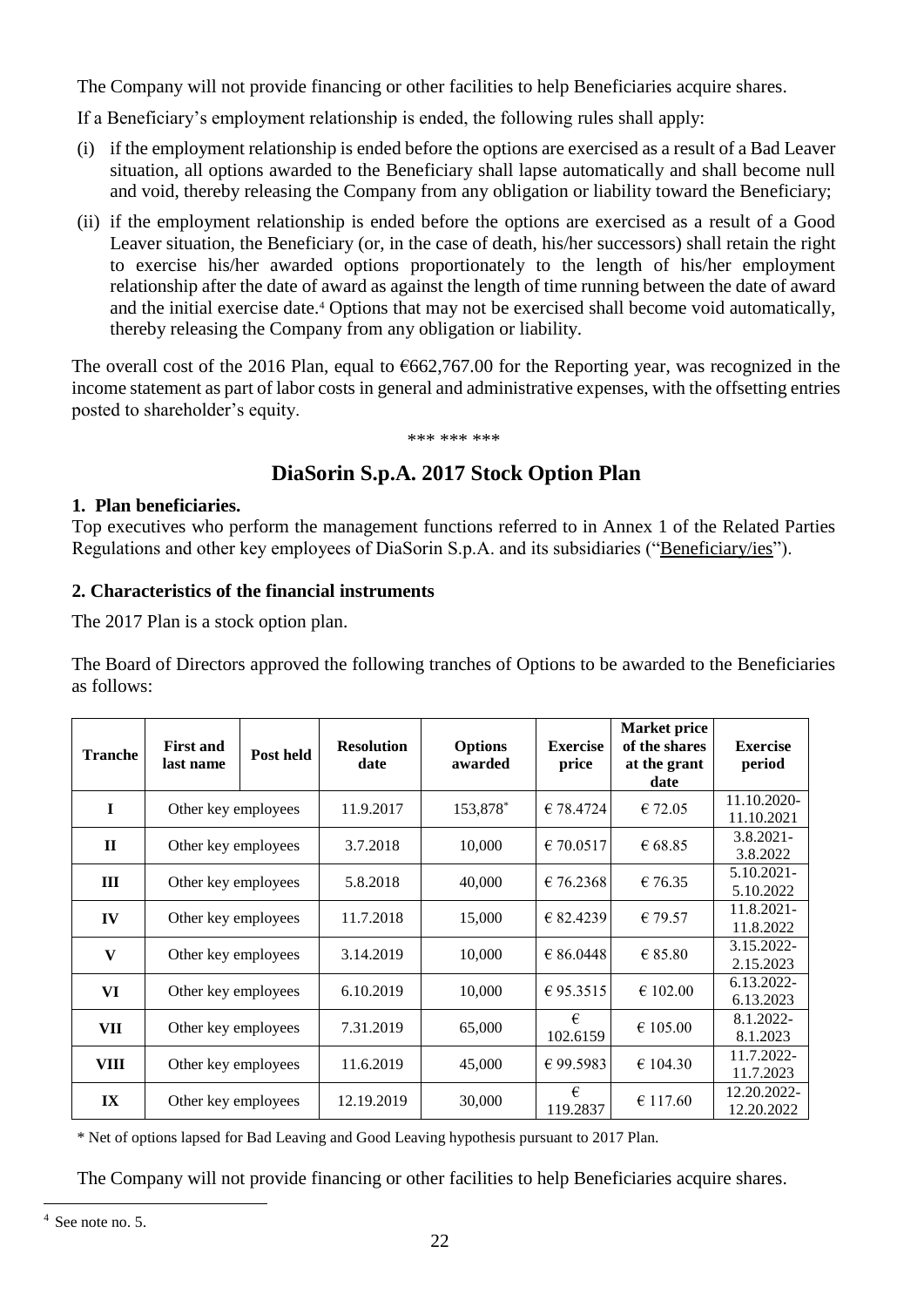If a Beneficiary's employment relationship is ended, the following rules shall apply:

- (i) if the employment relationship is ended before the options are exercised as a result of a Bad Leaver situation, all options awarded to the Beneficiary shall lapse automatically and shall become null and void, thereby releasing the Company from any obligation or liability toward the Beneficiary;
- (ii) if the employment relationship is ended before the options are exercised as a result of a Good Leaver situation, the Beneficiary (or, in the case of death, his/her successors) shall retain the right to exercise his/her awarded options proportionately to the length of his/her employment relationship after the date of award as against the length of time running between the date of award and the initial exercise date.<sup>5</sup> Options that may not be exercised shall become void automatically, thereby releasing the Company from any obligation or liability.

The overall cost of the 2017 Plan, equal to  $\epsilon$ 966,624.00 for the Reporting year, was recognized in the income statement as part of labor costs in general and administrative expenses, with the offsetting entries posted to shareholder's equity.

\*\*\* \*\*\* \*\*\*

# **DiaSorin S.p.A. 2018 Stock Option Plan**

# **1. Plan beneficiaries.**

Top executives who perform the management functions referred to in Annex 1 of the Related Parties Regulations, including Mr. Carlo Rosa (Chief Executive Officer and General Manager), Chen M. Even (Director and Strategic Executive), Mr. Piergiorgio Pedron, Mr. Stefano Ronchi and Mr. Ugo Gay, (Strategic Executives), as well as other key employees of DiaSorin S.p.A. and its subsidiaries (the "Beneficiaries").

# **2. Characteristics of the financial instruments**

The 2018 Plan is a stock option plan.

By resolution adopted on May 8, 2018, the Board of Directors approved the options to be awarded to the Chief Executive Officer Mr. Carlo Rosa, and to Director Mr. Chen M. Even, who serves as General Manager and Chief Commercial Officer of the Company. During the resolution above, the Chief Executive Officer Mr. Carlo Rosa and Director Mr. Chen M. Even abstained from voting since they are listed as 2018 Plan Beneficiaries

The Board of Directors approved the following tranches of Options to be awarded to the Beneficiaries as follows:

| <b>Tranche</b> | <b>First and</b><br>last name | Post held              | <b>Resolution</b><br>date | <b>Options</b><br>awarded | <b>Exercise</b><br>price | <b>Market price</b><br>of the shares<br>at the grant<br>date | <b>Exercise</b><br>period |
|----------------|-------------------------------|------------------------|---------------------------|---------------------------|--------------------------|--------------------------------------------------------------|---------------------------|
|                | Carlo Rosa                    | General<br>Manager     |                           | 140,000                   | $\in$ 76.2368            | € 76.35                                                      | 1.2.2023-<br>1.2.2024     |
|                | Chen M.<br>Even               | Strategic<br>Executive | 5.8.2018                  | 120,000                   |                          |                                                              |                           |
|                | Other strategic executives    |                        |                           | 200,000                   |                          |                                                              |                           |
|                | Other key employees           |                        |                           | 215,000                   |                          |                                                              |                           |

The Company will not provide financing or other facilities to help Beneficiaries acquire shares.

 $\overline{a}$ <sup>5</sup> See note no. 5.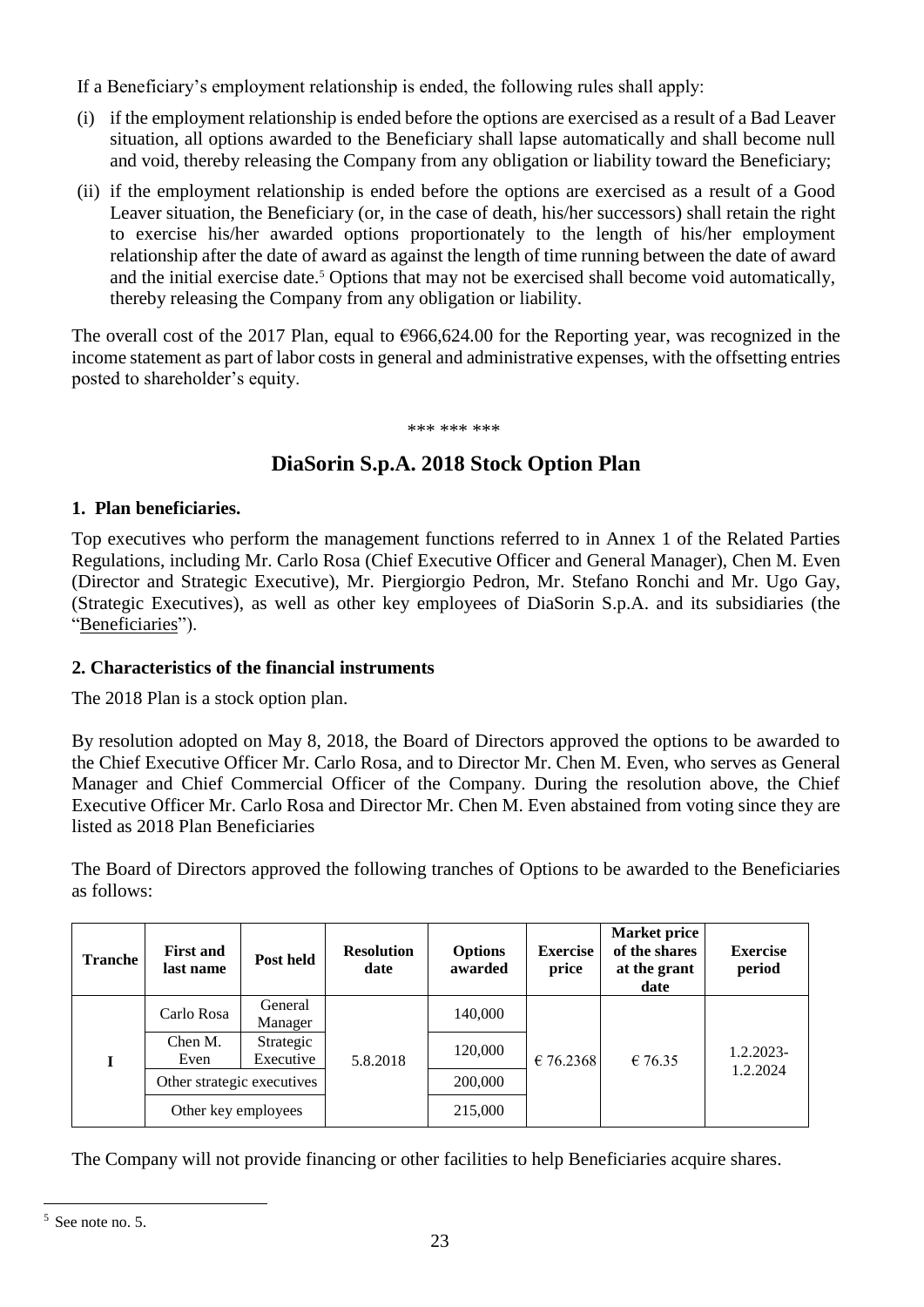If a Beneficiary's employment relationship is ended, the following rules shall apply:

- (i) if the employment relationship is ended before the options are exercised as a result of a Bad Leaver situation, all options awarded to the Beneficiary shall lapse automatically and shall become null and void, thereby releasing the Company from any obligation or liability toward the Beneficiary;
- (ii) if the employment relationship is ended before the options are exercised as a result of a Good Leaver situation, the Beneficiary (or, in the case of death, his/her successors) shall retain the right to exercise his/her awarded options proportionately to the length of his/her employment relationship after the date of award as against the length of time running between the date of award and the initial exercise date.<sup>6</sup> Options that may not be exercised shall become void automatically, thereby releasing the Company from any obligation or liability.

The overall cost of the 2018 Plan, equal to  $\epsilon$ 2,169,636.00 for the Reporting year, was recognized in the income statement as part of labor costs in general and administrative expenses, with the offsetting entries posted to shareholder's equity.

\*\*\* \*\*\* \*\*\*

# **DiaSorin S.p.A. 2019 Stock Option Plan**

# **1. Plan beneficiaries.**

Top executives who perform the management functions referred to in Annex 1 of the Related Parties Regulations and other key employees of DiaSorin S.p.A. and its subsidiaries ("Beneficiary/ies").

# **2. Characteristics of the financial instruments**

The 2019 Plan is a stock option plan.

At the date of this Report, the Board of Directors has not yet resolved to assign options to the Beneficiaries.

The Company will not provide financing or other facilities to help Beneficiaries acquire shares.

If a Beneficiary's employment relationship is ended, the following rules shall apply:

- (i) if the employment relationship is ended before the options are exercised as a result of a Bad Leaver situation, all options awarded to the Beneficiary shall lapse automatically and shall become null and void, thereby releasing the Company from any obligation or liability toward the Beneficiary;
- (ii) if the employment relationship is ended before the options are exercised as a result of a Good Leaver situation, the Beneficiary (or, in the case of death, his/her successors) shall retain the right to exercise his/her awarded options proportionately to the length of his/her employment relationship after the date of award as against the length of time running between the date of award and the initial exercise date.<sup>7</sup> Options that may not be exercised shall become void automatically, thereby releasing the Company from any obligation or liability.

\*\*\* \*\*\* \*\*\*

For additional information on the stock option plans for members of the Board of Directors, other Executives with Strategic Responsibilities - including the General Manager - and other directors and

 $\overline{a}$ 

 $6$  See note no. 5.

 $7$  See note no. 5.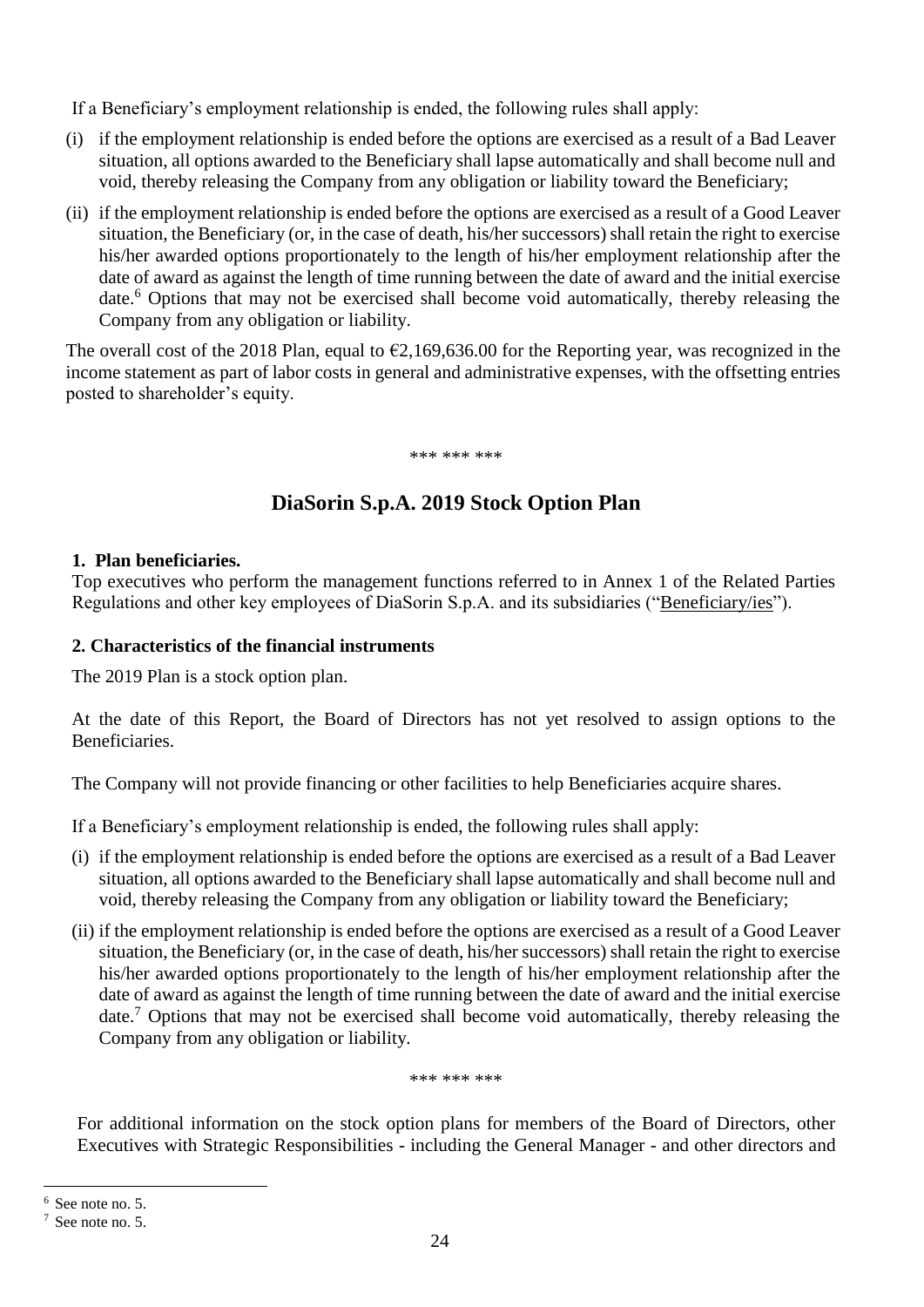employees of DiaSorin and its subsidiaries, pursuant to art. 84-*bis* of the Issuers' Regulations, please consult the related documentation made available on the Company's website at www.diasoringroup.com in the Section "Governance / Information for Shareholders / Stock Option Plans".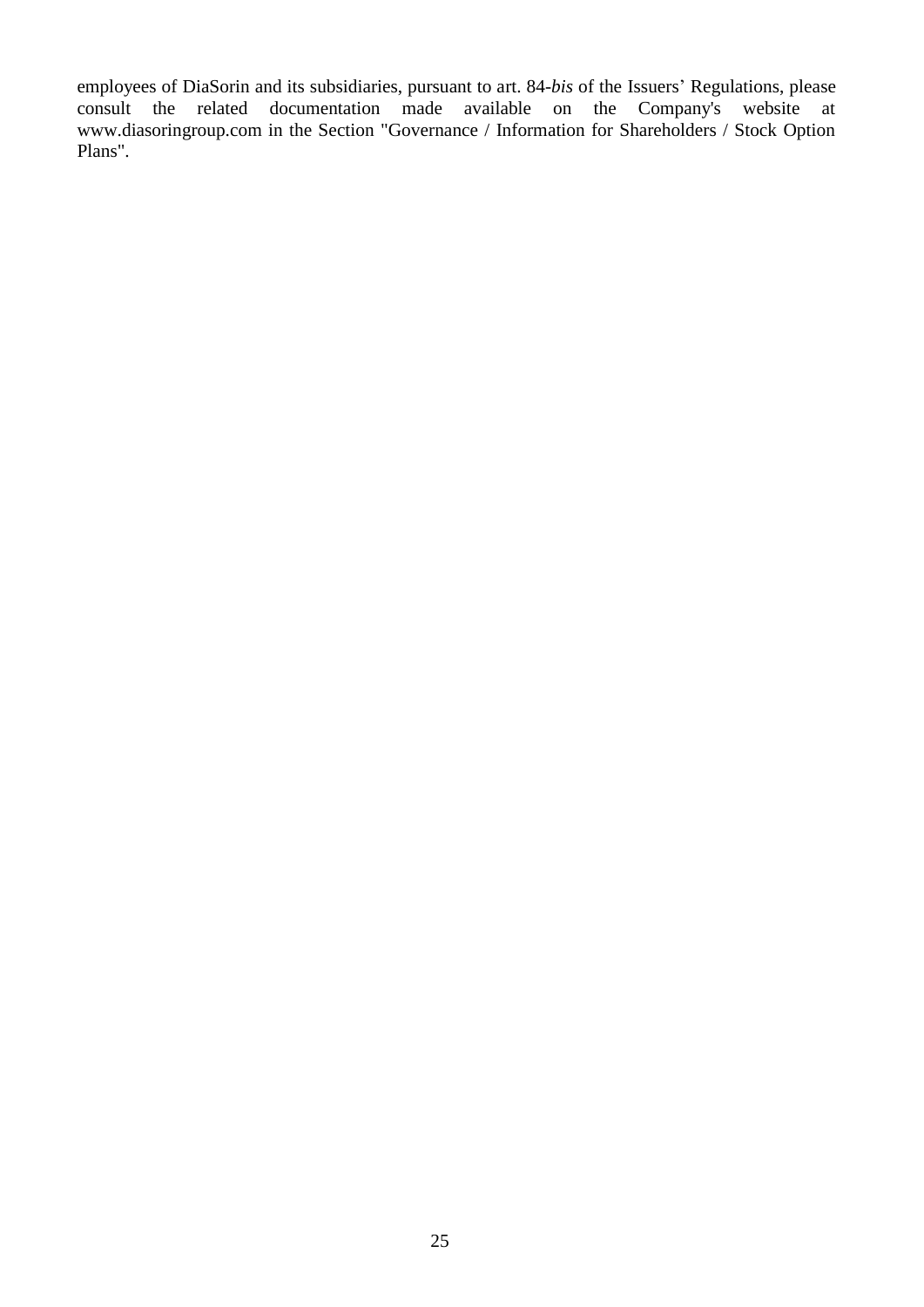# **TABLE 2: Stock options awarded to members of the Board of Directors, General Managers and Executives with Strategic Responsibilities**

|                               |                                                                   |                      | Options held at the beginning of the year |                                       |                                              | Options assigned during the year         |                                       |                                              |                                          | Options exercised during the year        |                                                                      | in 2019<br>***           | Options expire Options held<br>at the end of<br>2019 | <b>Options</b><br>vested in 2019                                                |                          |                      |                          |
|-------------------------------|-------------------------------------------------------------------|----------------------|-------------------------------------------|---------------------------------------|----------------------------------------------|------------------------------------------|---------------------------------------|----------------------------------------------|------------------------------------------|------------------------------------------|----------------------------------------------------------------------|--------------------------|------------------------------------------------------|---------------------------------------------------------------------------------|--------------------------|----------------------|--------------------------|
| <b>First and</b><br>last name | Post held                                                         | Plan                 | Number of<br>options                      | <b>Exercise</b><br>price $(\epsilon)$ | Potential<br>exercise<br>period<br>(from-to) | <b>Number</b><br>of<br>options           | <b>Exercise</b><br>price $(\epsilon)$ | Potential<br>exercise<br>period<br>(from-to) | Fair value on<br>grant date              | <b>Grant</b> date                        | Market value of<br>underlying shares<br>on the grant date<br>$(E)^*$ | Number<br>of<br>options  | <b>Exercise</b><br>price $(\epsilon)$                | Market price of<br>underlying shares<br>on the exercise<br>date $(\epsilon)$ ** | Number of<br>options     | Number of<br>options | Fair value $(E)$         |
| Carlo<br>Rosa                 | General<br>Manager                                                | 2018<br>Plan         | 140,000                                   | 76,2368                               | $1/2/2023$ -<br>1/2/2024                     | $\hspace{0.05cm} \ldots$                 | $\hspace{0.05cm} \cdots$              | $\scriptstyle\cdots$                         | $\scriptstyle\cdots$                     | $\hspace{1.5cm} \textbf{---}$            | $\hspace{1.5cm} \textbf{---}$                                        | $\hspace{0.05cm} \ldots$ | $-\, -\, -$                                          | $\cdots$                                                                        | $\hspace{0.05cm} \cdots$ | 140,000              | 449,999                  |
| Chen<br>Even                  | Strategic<br>Executive                                            | 2018<br>Plan         | 120,000                                   | 76,2368                               | $1/2/2023$ -<br>1/2/2024                     | $\hspace{0.05cm} \ldots$                 | $\overline{a}$                        | $\cdots$                                     | $\cdots$                                 | $\hspace{1.5cm} \textbf{---}$            | $--$                                                                 | $\hspace{0.05cm} \ldots$ | ---                                                  | $\sim$ $\sim$                                                                   | $\cdots$                 | 120,000              | 385,713                  |
| Other strategic               |                                                                   | 2014<br>Plan<br>(1)  | 20,000                                    | 51.29183                              | 5/10/2019-<br>5/10/2020                      | $--$                                     | $\sim$ $\sim$ $\sim$                  | $\cdots$                                     | $\cdots$                                 | $\overline{a}$                           | $--$                                                                 | 20,000                   | 51.29183                                             | 91.10                                                                           | $\overline{a}$           | ---                  | 23,309                   |
|                               | executives                                                        | 2018<br>Plan<br>(3)  | 300,000                                   | 76,2368                               | $1/2/2023-$<br>1/2/2024                      | $--$                                     | $\scriptstyle\cdots$                  | $\hspace{0.05cm} \ldots$                     | $\scriptstyle\cdots$                     | $\hspace{0.05cm} \cdots$                 | $\hspace{1.5cm} \textbf{---}$                                        | $-\cdots$                | $\overline{a}$                                       | $- - -$                                                                         | $\cdots$                 | 300,000              | 964,282                  |
|                               |                                                                   |                      | 5,000                                     | 46.864                                | $3/11/2019$ -<br>3/11/2020                   | $\scriptstyle\cdots$                     | $\sim$                                | $\scriptstyle\cdots$                         | $\hspace{0.05cm} \ldots \hspace{0.05cm}$ | $\hspace{0.05cm} \ldots$                 | $\hspace{0.05cm} \ldots$                                             | 5,000                    | 46.864                                               | 86.75                                                                           | $\cdots$                 | ---                  | 2,580                    |
|                               |                                                                   | 2014<br>Plan         | 14,188                                    | 51.29183                              | 5/10/2019-<br>5/10/2020                      | $\scriptstyle\cdots$                     | $\sim$ $\sim$ $\sim$                  | $\scriptstyle\cdots$                         | $\cdots$                                 | $\hspace{0.05cm} \ldots$                 | $\hspace{0.05cm} \ldots$                                             | 14,188                   | 51.29183                                             | 97.40                                                                           | $\ldots$                 | $---$                | 16,535                   |
|                               |                                                                   | (4)                  | 5,000                                     | 56.19814                              | 11/10/2019-<br>11/10/2020                    | $\hspace{0.05cm}---$                     | $\overline{a}$                        | $\cdots$                                     | $\cdots$                                 | $---$                                    | $--$                                                                 | 5,000                    | 56.19814                                             | 120.40                                                                          | $\cdots$                 | $---$                | 10,364                   |
|                               |                                                                   | 2016<br>Plan<br>(20) | 46,218                                    | 52.5431                               | 5/16/2019-<br>5/16/2022                      | $--$                                     | $\scriptstyle\cdots$                  | $\hspace{0.05cm} \ldots$                     | $---$                                    | $\hspace{0.05cm} \cdots$                 | $--$                                                                 | 46,218                   | 52.5431                                              | 103.86                                                                          | $\cdots$                 | $\cdots$             | 53,845                   |
|                               |                                                                   |                      | 20,000                                    | 56.3108                               | $8/5/2019-$<br>8/5/2022                      | $\hspace{0.05cm} \ldots \hspace{0.05cm}$ | $\hspace{0.05cm} \cdots$              | $\scriptstyle\cdots$                         | $\scriptstyle\cdots$                     | $\hspace{0.05cm} \cdots$                 | $\cdots$                                                             | 20,000                   | 56.3108                                              | 106.15                                                                          | $\cdots$                 | ---                  | 43,079                   |
|                               |                                                                   |                      | 25,000                                    | 51.83923                              | 12/20/2019-<br>12/20/2022                    | $\hspace{0.05cm} \ldots$                 | $\scriptstyle\cdots$                  | $\hspace{0.05cm} \ldots$                     | $\scriptstyle\cdots$                     | $\hspace{1.5cm} \textbf{---}$            | $-\, -\, -$                                                          | 23,000                   | 51.83923                                             | 118.20                                                                          | $\cdots$                 | 2,000                | 84,097                   |
|                               |                                                                   |                      | 40,000                                    | 69.6334                               | $8/4/2020$ -<br>8/4/2023                     | $\hspace{0.05cm}---$                     | $\cdots$                              | $\scriptstyle\cdots$                         | $\cdots$                                 | $\cdots$                                 | $\cdots$                                                             | $\cdots$                 | $\scriptstyle\cdots$                                 | $\cdots$                                                                        | $\cdots$                 | 40,000               | 194,517                  |
|                               |                                                                   |                      | 25,000                                    | 70.0517                               | $3/8/2021 -$<br>3/8/2024                     | $\hspace{0.05cm} \ldots$                 | $\sim$ $\sim$ $\sim$                  | $\hspace{0.05cm} \ldots$                     | $\cdots$                                 | $\overline{a}$                           | $-\, -\, -$                                                          | $\hspace{0.05cm} \ldots$ | $\overline{a}$                                       | $\sim$ $\sim$                                                                   | 5,766                    | 19,234               | 64,220                   |
|                               |                                                                   |                      | 20,000                                    | 82.4239                               | 11/8/2021-<br>11/8/2024                      | $\hspace{0.05cm} \ldots \hspace{0.05cm}$ | $\sim$ $\sim$ $\sim$                  | $---$                                        | $\cdots$                                 | $\cdots$                                 | $\cdots$                                                             | $\cdots$                 | $\cdots$                                             | $\cdots$                                                                        | $\cdots$                 | 20,000               | 108,771                  |
|                               |                                                                   |                      | $\sim$ $\sim$                             | $\hspace{0.05cm} \ldots$              | $\scriptstyle\cdots$                         | 25,000                                   | 86.0448                               | 3.13.2022-<br>3.17.2025                      |                                          | 3/14/2019                                | 85.80                                                                | $\cdots$                 | ---                                                  | $\sim$ $\sim$                                                                   | $\cdots$ .               | 25,000               | 114,239                  |
|                               | Other key employees                                               |                      | 170,000                                   | 78.4724                               | 11/10/2020-<br>11/10/2021                    | $\scriptstyle\cdots$                     | $\sim$ $\sim$ $\sim$                  | $\scriptstyle\cdots$                         | $\hspace{0.05cm} \ldots \hspace{0.05cm}$ | $\hspace{0.05cm} \ldots$                 | $\hspace{0.05cm} \ldots$                                             | $\hspace{0.05cm}---$     | $\cdots$                                             | $\scriptstyle \cdots$                                                           | 16,122                   | 153,878              | 396,613                  |
|                               |                                                                   |                      | 10,000                                    | 70.0517                               | $3/8/2021 -$<br>3/8/2022                     | $\hspace{0.05cm}---$                     | $\sim$ $\sim$                         | $\scriptstyle\cdots$                         | $\hspace{0.05cm} \ldots \hspace{0.05cm}$ | $---$                                    | $\hspace{0.05cm} \ldots$                                             | $\hspace{0.05cm} \ldots$ | $\cdots$                                             | $\sim$ $\sim$                                                                   | $\cdots$                 | 10,000               | 37,021                   |
|                               |                                                                   |                      | 40,000                                    | 76,2368                               | $5/10/2021$ -<br>5/10/2022                   | $\hspace{0.05cm} \ldots \hspace{0.05cm}$ | $\sim$ $\sim$ $\sim$                  | $\scriptstyle\cdots$                         | $\hspace{0.05cm} \ldots \hspace{0.05cm}$ | $\hspace{0.05cm} \ldots$                 | $\hspace{0.05cm} \ldots$                                             | $\hspace{0.05cm} \ldots$ | ---                                                  | $\sim$ $\sim$                                                                   | $\cdots$                 | 40,000               | 172,097                  |
|                               |                                                                   |                      | 15,000                                    | 82.4239                               | 11/8/2021-<br>11/8/2022                      | $\hspace{0.05cm} \ldots \hspace{0.05cm}$ | $\sim$ $\sim$ $\sim$                  | $\scriptstyle\cdots$                         | $\hspace{0.05cm} \ldots \hspace{0.05cm}$ | $\cdots$                                 | $\hspace{0.05cm} \ldots$                                             | $\hspace{0.05cm} \ldots$ | $\cdots$                                             | $\overline{\phantom{a}}$                                                        | $\scriptstyle\cdots$     | 15,000               | 71,262                   |
|                               |                                                                   | 2017<br>Plan         | $\cdots$ .                                | $\hspace{0.05cm} \ldots$              | $\hspace{0.05cm} \ldots$                     | 10,000                                   | 86.0448                               | 3/15/2022-<br>3/15/2023                      | $\overline{0}$                           | 3/14/2019                                | 85.80                                                                | $\hspace{0.05cm} \ldots$ | $\cdots$                                             | $\sim$ $\sim$                                                                   | $\ldots$ .               | 10,000               | 38,486                   |
|                               |                                                                   | (37)                 | $\cdots$                                  | $\hspace{0.05cm}---$                  | $\cdots$                                     | 10,000                                   | 95.3515                               | $6/13/2022$ -<br>6/13/2023                   | $\overline{0}$                           | 6/10/2019                                | 102.00                                                               | $\hspace{0.05cm}---$     | $\overline{a}$                                       | $\cdots$                                                                        | $\cdots$                 | 10,000               | 36,574                   |
|                               |                                                                   |                      | ---                                       | $\sim$ $\sim$                         | $\cdots$                                     | 65,000                                   | 102.615<br>9                          | $8/1/2022$ -<br>8/1/2023                     | $\overline{0}$                           | 7/31/2019                                | 105.00                                                               | $\hspace{0.05cm}---$     | $\cdots$                                             | $\cdots$                                                                        | $\sim$ $\sim$ $\sim$     | 65,000               | 164,972                  |
|                               |                                                                   |                      | $\cdots$                                  | $\hspace{0.05cm} \ldots$              | $\overline{\phantom{a}}$                     | 45,000                                   | 99.5983                               | 11/7/2022-<br>11/7/2023                      | $\overline{0}$                           | 11/6/2019                                | 104.30                                                               | $\hspace{0.05cm} \ldots$ | $\sim$                                               | $\scriptstyle\cdots$                                                            | $\cdots$                 | 45,000               | 43,346                   |
|                               |                                                                   |                      | $\cdots$                                  | $\hspace{0.05cm} \ldots$              | $\scriptstyle\cdots$                         | 30,000                                   | 119.283<br>$7\overline{ }$            | 12/20/2022-<br>12/20/2023                    | $\overline{0}$                           | 12/19/2019                               | 117.60                                                               | $\hspace{0.05cm} \ldots$ | $\cdots$                                             | $\sim$                                                                          | $\sim$ $\sim$            | 30,000               | 6,254                    |
|                               |                                                                   | 2018<br>Plan<br>(2)  | 115,000                                   | 76,2368                               | $1/2/2023-$<br>1/2/2024                      | $\sim$                                   | $\sim$ $\sim$ $\sim$                  | $\sim$ $\sim$                                | $\cdots$                                 | $\cdots$                                 | $\cdots$                                                             | $\cdots$                 | $\hspace{0.05cm} \ldots \hspace{0.05cm}$             | $\cdots$                                                                        | $\cdots$ .               | 115,000              | 369,641                  |
|                               | Compensation to the company<br>preparing the financial statements |                      | $\sim$ $\sim$ $\sim$                      | $\hspace{0.05cm} \ldots$              | $\scriptstyle\cdots$                         | $\hspace{0.05cm}---$                     | $\cdots$                              | $\sim$                                       | $\scriptstyle\cdots\scriptstyle\cdots$   | $\hspace{0.05cm} \ldots$                 | $\scriptstyle\cdots\scriptstyle\cdots$                               | $\sim$                   | $\sim$                                               | $\sim$ $\sim$ $\sim$                                                            | $\cdots$                 | $\cdots$             | $\hspace{0.05cm} \ldots$ |
|                               | Compensation from subsidiaries<br>and affiliates                  |                      | $\cdots$                                  | $\hspace{0.05cm} \ldots$              | $\hspace{0.05cm} \ldots$                     | $\hspace{0.05cm}---$                     | $\sim$ $\sim$ $\sim$                  | $\cdots$                                     | $\cdots$                                 | $\hspace{0.05cm} \ldots \hspace{0.05cm}$ | $\scriptstyle\cdots$                                                 | $\cdots$                 | $\cdots$                                             | $\scriptstyle\cdots$                                                            | $\ldots$                 | $\cdots$             | $\hspace{0.05cm} \ldots$ |
| Total                         |                                                                   |                      | 1,130,406                                 | $\hspace{0.05cm} \ldots$              | $\hspace{0.05cm} \ldots$                     | 185,000                                  | $\sim$                                | $\sim$                                       | $\sim$ $\sim$                            | $\cdots$                                 | $\sim$ $\sim$                                                        | 133,406                  | $\sim$                                               | $\sim$                                                                          | 21,888                   | 1,160,112            | 3,851,816                |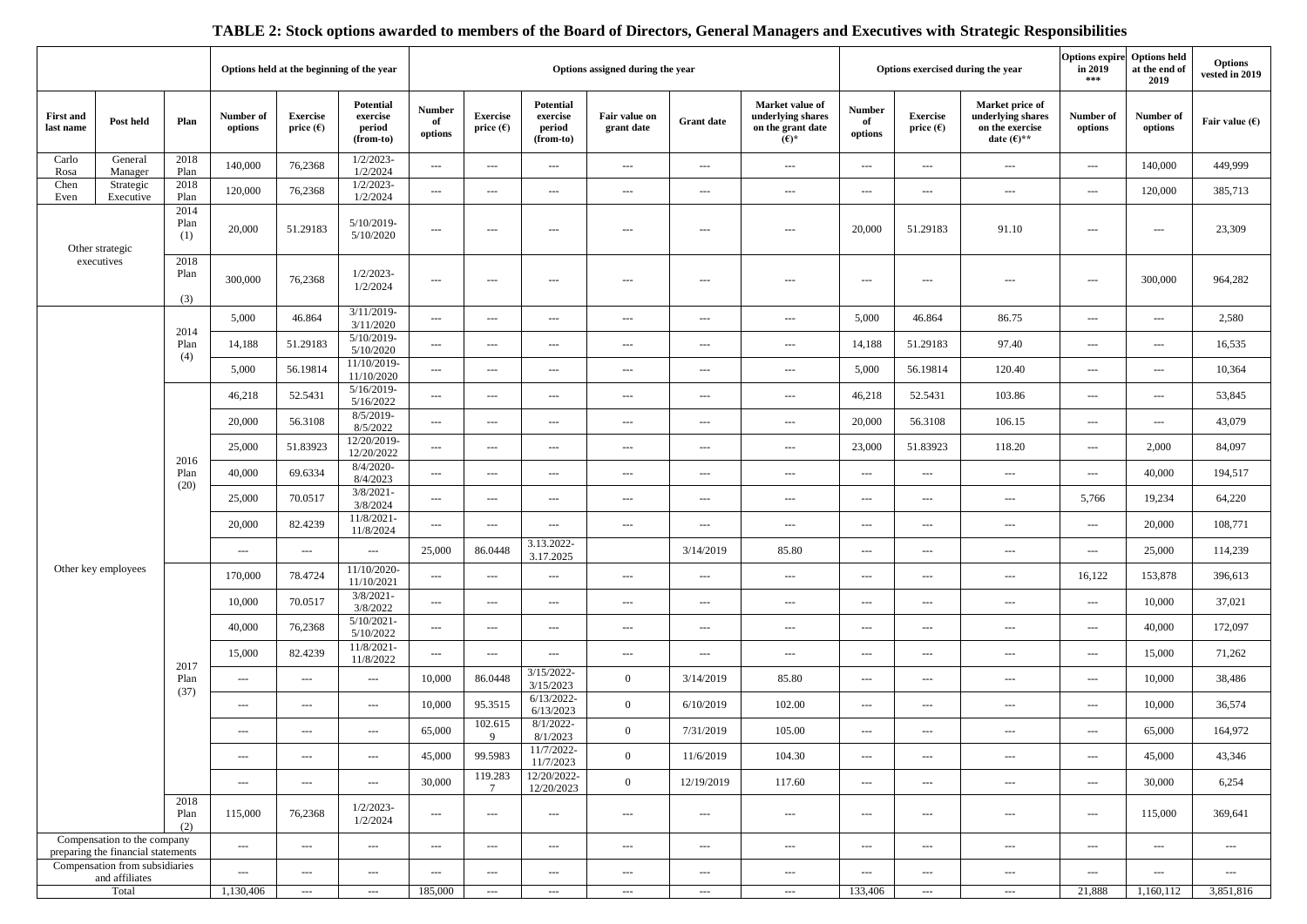\* Last official closing price at the grant date

.

\*\* Weighted average of official closing prices at each exercise date

\*\*\* Options not exercised or lapsed for Bad Leaving and Good Leaving hypothesis pursuant to the Stock option Plan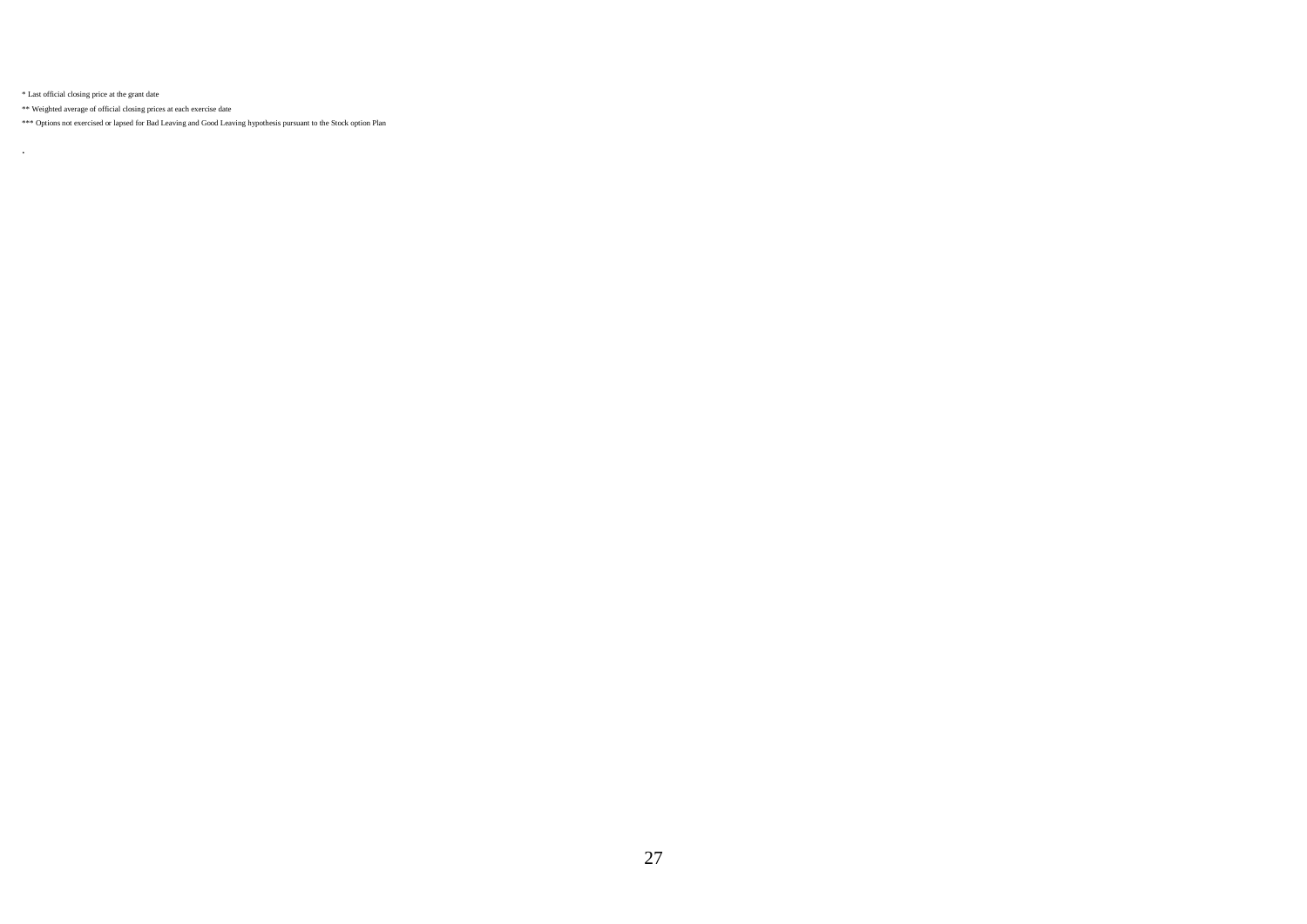## **TABLE 3 B**

### **Cash incentive plans benefiting members of the Board of Directors, General Managers and Executives with Strategic Responsibilities**

| A                                | B                                    |              | $\left(1\right)$                  |                          |                                     | (3)                      |                          |               |
|----------------------------------|--------------------------------------|--------------|-----------------------------------|--------------------------|-------------------------------------|--------------------------|--------------------------|---------------|
|                                  |                                      |              | Bonus for the year $(\epsilon)$ * |                          | Bonuses from previous years         |                          |                          |               |
| First and last<br>name           | Post held                            | Payable/paid | Deferr<br>ed                      | Deferral<br>period       | N <sub>o</sub><br>longer<br>payable | Payable/p<br>aid         | Still<br>Deferre<br>d    | Other bonuses |
| Carlo Rosa                       | General<br>Manager                   | 450,702.00   |                                   |                          |                                     | $\overline{\phantom{a}}$ | $\overline{\phantom{0}}$ |               |
| Chen M. Even                     | Director,<br>Strategic<br>Executive  | 217,175.00   |                                   |                          |                                     |                          |                          |               |
| Other<br>strategic<br>executives | Strategic<br>Executives <sup>9</sup> | 482,539.30   |                                   | $\overline{\phantom{0}}$ |                                     | -                        |                          |               |
| Total                            |                                      | 1,150,416.30 | $\overline{\phantom{0}}$          | $\overline{\phantom{0}}$ |                                     | $\overline{\phantom{a}}$ | $\overline{\phantom{a}}$ |               |

\* All compensations listed will be disbursed by the company preparing the financial statements. No compensation is due by subsidiaries or affiliated companies.

Note: Please note that the table above reflects all types of cash incentive plans, including both short-term and medium/long-term plans.

<sup>8</sup>Payment in March 2020 on 2019 targets.

 $\overline{a}$ 

<sup>&</sup>lt;sup>9</sup>The aggregate figure includes the following Strategic Executives: Messrs Ronchi, Pedron and Gay.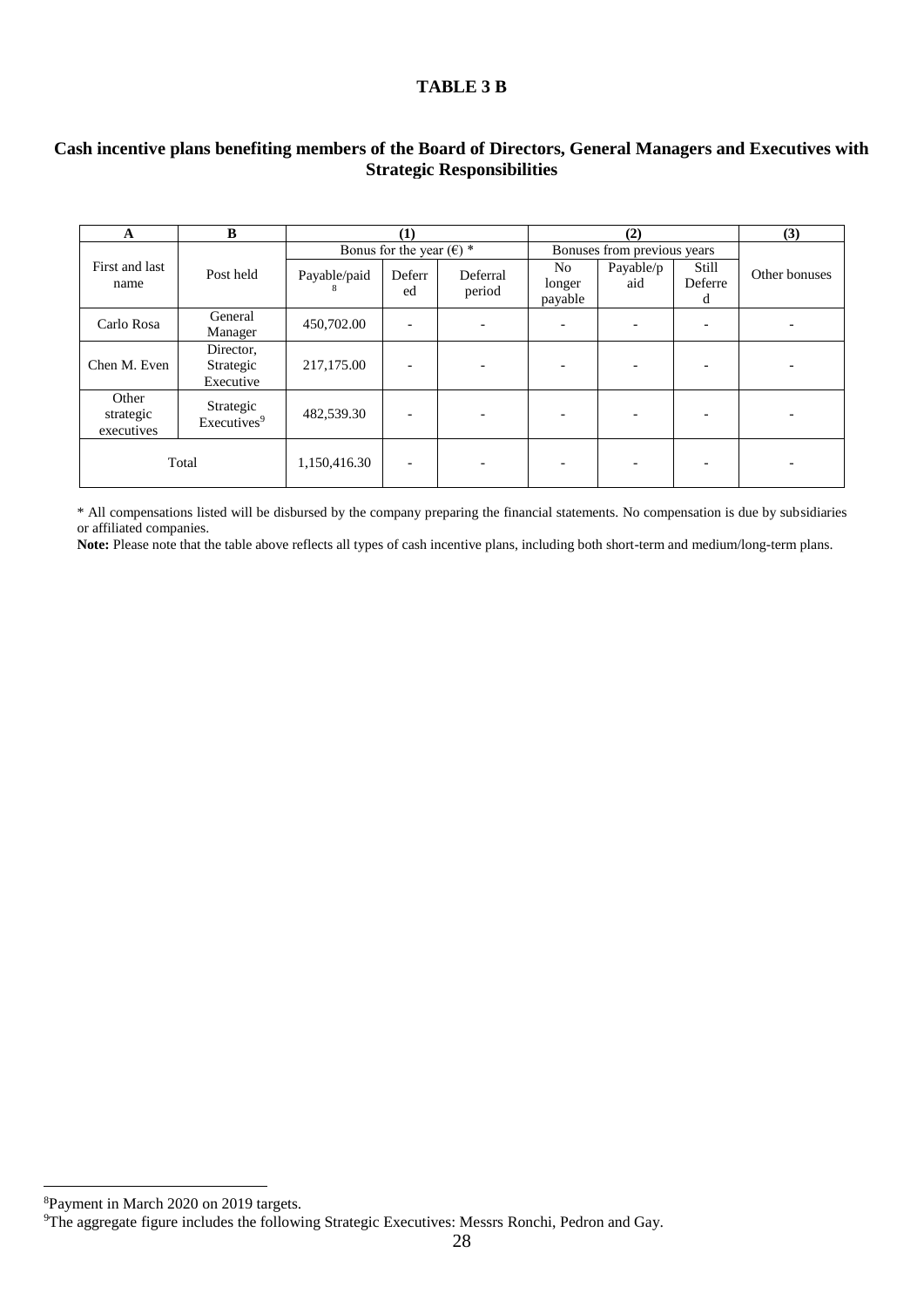# **SECTION II – PART FOUR INTERESTS HELD BY MEMBERS OF THE BOARD OF DIRECTORS, THE BOARD OF STATUTORY AUDITORS AND EXECUTIVES WITH STRATEGIC RESPONSIBILITIES**

**Scheme 7–***ter*

# **Scheme with information about the equity interests held by members of corporate governance bodies, General Managers and Executives with Strategic Responsibilities**

# **Members of the Board of Directors in office until April 24, 2019 \* Interests held in the Issuer, DiaSorin S.p.A.**

| <b>FIRST AND</b><br><b>LAST</b><br><b>NAME</b> | <b>INVESTEE</b><br><b>COMPANY</b> | <b>NUMBER OF</b><br><b>SHARES HELD</b><br>AT 31/12/2018 | <b>NUMBER OF</b><br><b>SHARES</b><br><b>BOUGHT IN 2019</b> | <b>NUMBER OF</b><br><b>SHARES SOLD IN</b><br>2019 | <b>NUMBER OF</b><br><b>SHARES HELD</b><br><b>THE END</b><br>AT<br><b>OF 2019</b> |
|------------------------------------------------|-----------------------------------|---------------------------------------------------------|------------------------------------------------------------|---------------------------------------------------|----------------------------------------------------------------------------------|
| Gustavo<br>Denegri                             | DiaSorin S.p.A.                   | $\boldsymbol{0}$                                        | $\boldsymbol{0}$                                           | $\mathbf{0}$                                      | $\Omega$                                                                         |
| Carlo Rosa                                     | DiaSorin S.p.A.                   | 4,729,214                                               | $\overline{0}$                                             | 50,000                                            | 4,679,214                                                                        |
| Michele<br>Denegri                             | DiaSorin S.p.A.                   | $\theta$                                                | $\boldsymbol{0}$                                           | $\boldsymbol{0}$                                  | $\theta$                                                                         |
| Chen M.<br>Even                                | DiaSorin S.p.A.                   | 2,400,000                                               | $\boldsymbol{0}$                                           | 50,000                                            | 2,350,000                                                                        |
| Giancarlo<br>Boschetti**                       | DiaSorin S.p.A.                   | 10,000                                                  | $\boldsymbol{0}$                                           | 5000                                              | 5,000                                                                            |
| Enrico Mario<br>Amo                            | DiaSorin S.p.A.                   | 11,000                                                  | $\overline{0}$                                             | $\mathbf{0}$                                      | 11,000                                                                           |
| Franco<br>Moscetti                             | DiaSorin S.p.A.                   | 0                                                       | $\boldsymbol{0}$                                           | $\mathbf{0}$                                      | $\boldsymbol{0}$                                                                 |
| Giuseppe<br>Alessandria**                      | DiaSorin S.p.A.                   | 7,500                                                   | $\boldsymbol{0}$                                           | 2,500                                             | 5,000                                                                            |
| Stefano<br>Altara                              | DiaSorin S.p.A.                   | $\boldsymbol{0}$                                        | $\boldsymbol{0}$                                           | $\theta$                                          | $\boldsymbol{0}$                                                                 |
| Roberta<br>Somati                              | DiaSorin S.p.A.                   | $\boldsymbol{0}$                                        | $\boldsymbol{0}$                                           | $\boldsymbol{0}$                                  | $\boldsymbol{0}$                                                                 |
| Francesca<br>Pasinelli                         | DiaSorin S.p.A.                   | $\boldsymbol{0}$                                        | $\overline{0}$                                             | $\mathbf{0}$                                      | $\overline{0}$                                                                   |
| Monica<br>Tardivo                              | DiaSorin S.p.A.                   | $\mathbf{0}$                                            | $\overline{0}$                                             | $\mathbf{0}$                                      | $\boldsymbol{0}$                                                                 |
| <b>Tullia Todros</b>                           | DiaSorin S.p.A.                   | $\boldsymbol{0}$                                        | $\boldsymbol{0}$                                           | $\mathbf{0}$                                      | $\overline{0}$                                                                   |
| Vittorio<br>Squarotti                          | DiaSorin S.p.A.                   | $\boldsymbol{0}$                                        | $\boldsymbol{0}$                                           | $\mathbf{0}$                                      | $\mathbf{0}$                                                                     |
| Fiorella<br>Altruda                            | DiaSorin S.p.A.                   | $\boldsymbol{0}$                                        | $\overline{0}$                                             | $\boldsymbol{0}$                                  | $\mathbf{0}$                                                                     |

\* Including shares held by spouse.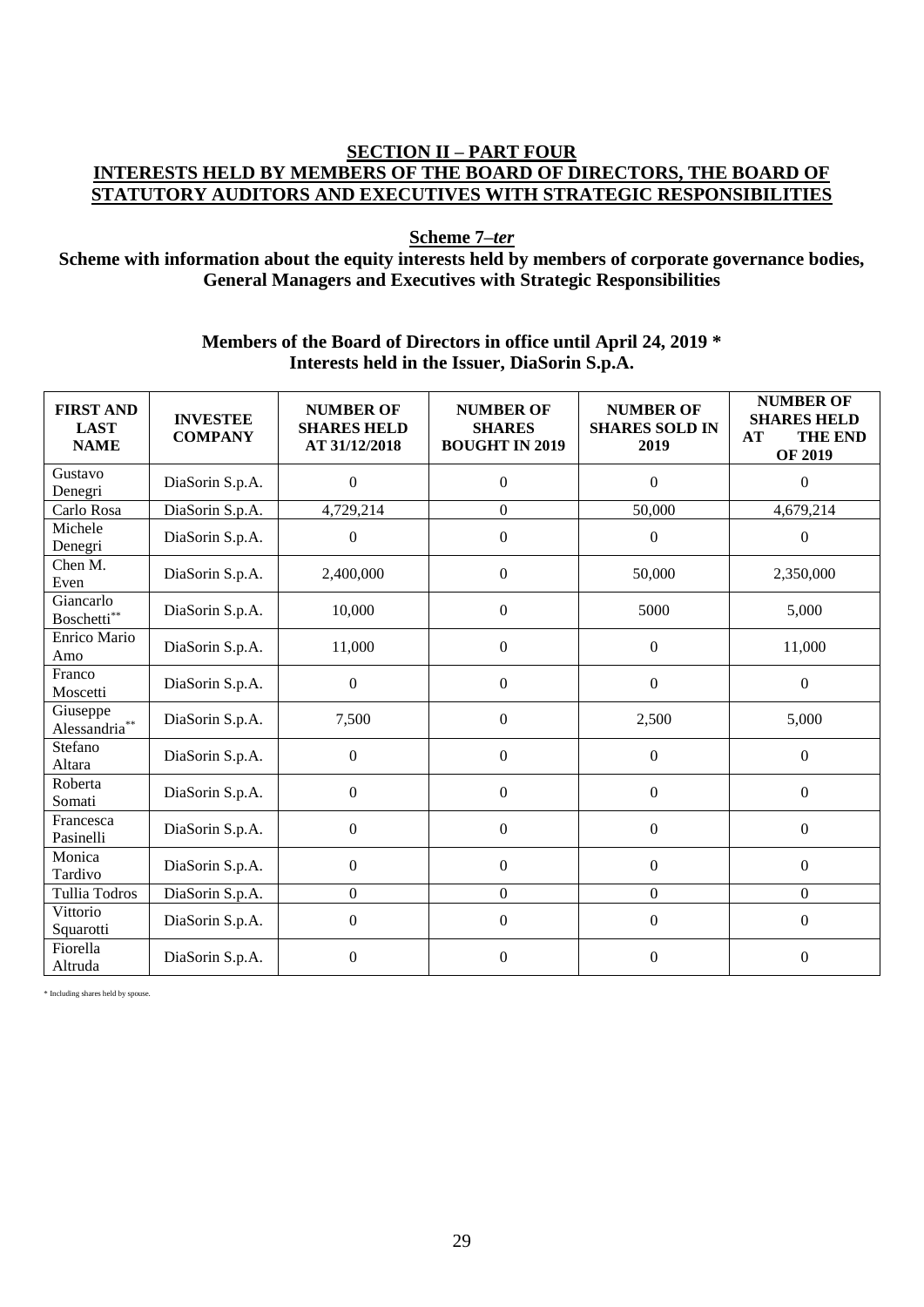# **Members of the Board of Directors in office from April 24, 2019 \* Interests held in the Issuer, DiaSorin S.p.A.**

| <b>FIRST AND</b><br><b>LAST</b><br><b>NAME</b> | <b>INVESTEE</b><br><b>COMPANY</b> | <b>NUMBER OF</b><br><b>SHARES HELD</b><br>AT 31/12/2018 | <b>NUMBER OF</b><br><b>SHARES</b><br><b>BOUGHT IN 2019</b> | <b>NUMBER OF</b><br><b>SHARES SOLD IN</b><br>2019 | <b>NUMBER OF</b><br><b>SHARES HELD</b><br><b>AT THE END OF</b><br>2019 |
|------------------------------------------------|-----------------------------------|---------------------------------------------------------|------------------------------------------------------------|---------------------------------------------------|------------------------------------------------------------------------|
| Gustavo<br>Denegri                             | DiaSorin S.p.A.                   | $\mathbf{0}$                                            | $\overline{0}$                                             | $\mathbf{0}$                                      | $\Omega$                                                               |
| Carlo Rosa                                     | DiaSorin S.p.A.                   | 4,729,214                                               | $\Omega$                                                   | 50,000                                            | 4,679,214                                                              |
| Michele<br>Denegri                             | DiaSorin S.p.A.                   | $\boldsymbol{0}$                                        | $\boldsymbol{0}$                                           | $\boldsymbol{0}$                                  | $\mathbf{0}$                                                           |
| Chen M.<br>Even                                | DiaSorin S.p.A.                   | 2,400,000                                               | $\boldsymbol{0}$                                           | 50,000                                            | 2,350,000                                                              |
| Giancarlo<br>Boschetti**                       | DiaSorin S.p.A.                   | 10,000                                                  | $\overline{0}$                                             | 5,000                                             | 5,000                                                                  |
| Luca Melindo                                   | DiaSorin S.p.A.                   | 2,500                                                   | $\boldsymbol{0}$                                           | $\theta$                                          | 2,500                                                                  |
| Franco<br>Moscetti                             | DiaSorin S.p.A.                   | $\boldsymbol{0}$                                        | $\boldsymbol{0}$                                           | $\boldsymbol{0}$                                  | $\boldsymbol{0}$                                                       |
| Giuseppe<br>Alessandria**                      | DiaSorin S.p.A.                   | 7,500                                                   | $\mathbf{0}$                                               | 2,500                                             | 5,000                                                                  |
| Stefano<br>Altara                              | DiaSorin S.p.A.                   | $\mathbf{0}$                                            | $\boldsymbol{0}$                                           | $\boldsymbol{0}$                                  | $\boldsymbol{0}$                                                       |
| Roberta<br>Somati                              | DiaSorin S.p.A.                   | $\boldsymbol{0}$                                        | $\Omega$                                                   | $\theta$                                          | $\theta$                                                               |
| Francesca<br>Pasinelli                         | DiaSorin S.p.A.                   | $\boldsymbol{0}$                                        | $\boldsymbol{0}$                                           | $\mathbf{0}$                                      | $\boldsymbol{0}$                                                       |
| Monica<br>Tardivo                              | DiaSorin S.p.A.                   | $\boldsymbol{0}$                                        | $\boldsymbol{0}$                                           | $\boldsymbol{0}$                                  | $\boldsymbol{0}$                                                       |
| Tullia Todros                                  | DiaSorin S.p.A.                   | $\boldsymbol{0}$                                        | $\overline{0}$                                             | $\boldsymbol{0}$                                  | $\overline{0}$                                                         |
| Fiorella<br>Altruda                            | DiaSorin S.p.A.                   | $\boldsymbol{0}$                                        | $\boldsymbol{0}$                                           | $\boldsymbol{0}$                                  | $\boldsymbol{0}$                                                       |
| Elisa Corghi                                   | DiaSorin S.p.A.                   | $\mathbf{0}$                                            | $\overline{0}$                                             | $\theta$                                          | $\boldsymbol{0}$                                                       |

# **Other Interests held in the DiaSorin Group's companies**

| <b>FIRST AND LAST</b><br><b>NAME</b> | <b>INVESTEE</b><br><b>COMPANY</b>    | <b>NUMBER OF</b><br><b>SHARES HELD</b><br>AT 31/12/2018 | <b>NUMBER OF</b><br><b>SHARES</b><br><b>BOUGHT IN 2019</b> | <b>NUMBER OF</b><br><b>SHARES SOLD IN</b><br>2019 | <b>NUMBER OF</b><br><b>SHARES HELD AT</b><br>THE END OF 2019 |
|--------------------------------------|--------------------------------------|---------------------------------------------------------|------------------------------------------------------------|---------------------------------------------------|--------------------------------------------------------------|
| Carlo Rosa                           | DiaSorin SA<br>(France)              |                                                         |                                                            |                                                   |                                                              |
|                                      | DiaSorin Mexico<br>SA de CV (Mexico) |                                                         | $\theta$                                                   |                                                   |                                                              |
| Chen M. Even                         | DiaSorin SA/NV<br>(Belgium)          |                                                         |                                                            |                                                   |                                                              |
|                                      | DiaSorin Iberia SA<br>(Spain)        |                                                         |                                                            |                                                   |                                                              |